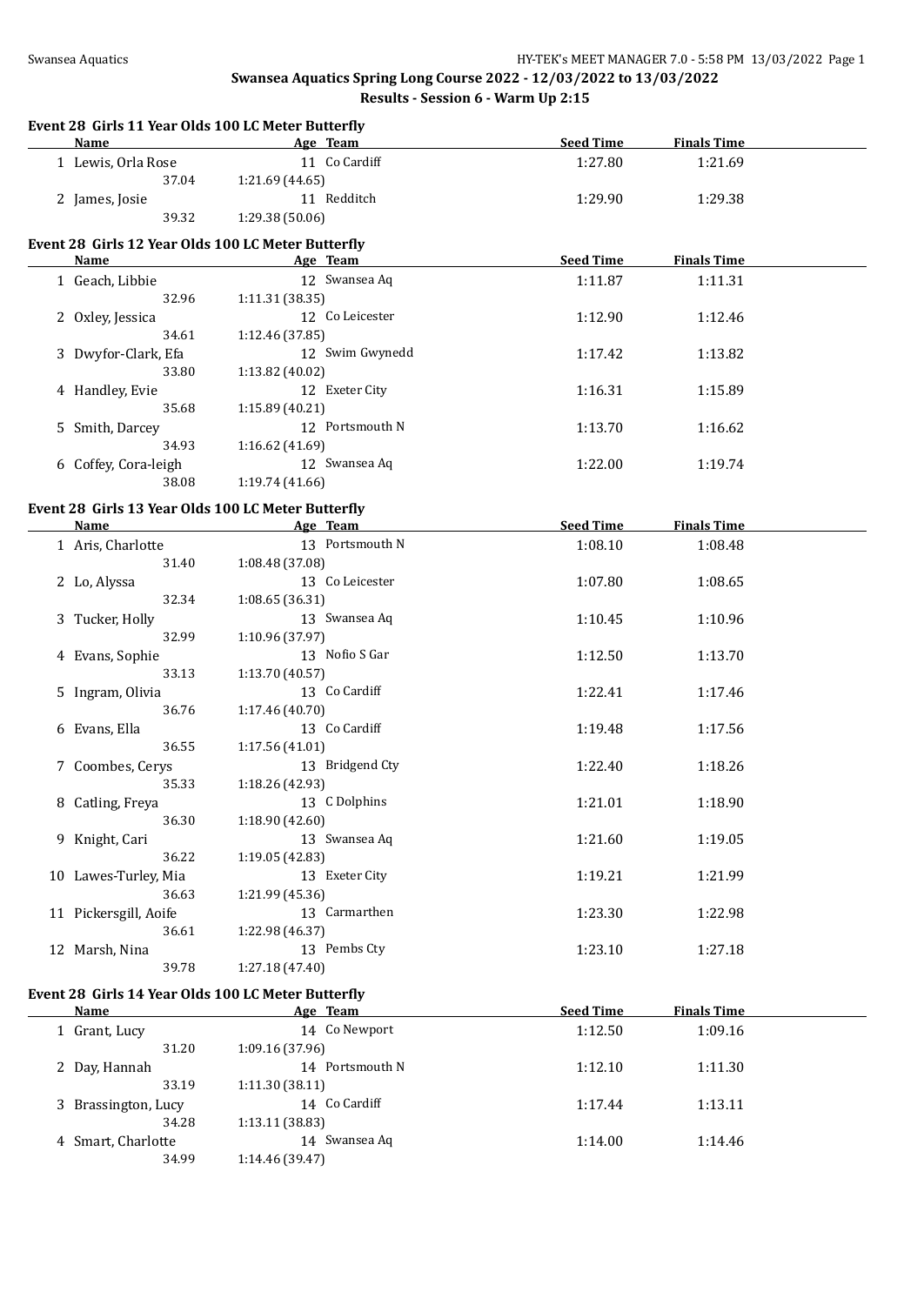# **Results - Session 6 - Warm Up 2:15**

# **(Event 28 Girls 14 Year Olds 100 LC Meter Butterfly)**

| <b>Name</b>                    | Age Team                                           | <b>Seed Time</b>                                                           | <b>Finals Time</b> |  |
|--------------------------------|----------------------------------------------------|----------------------------------------------------------------------------|--------------------|--|
| 5 Hale, Gemma                  | 14 Swansea Aq                                      | 1:15.20                                                                    | 1:14.79            |  |
| 35.57                          | 1:14.79 (39.22)                                    |                                                                            |                    |  |
| 6 Scotchbrook, Poppy           | 14 Co Leicester                                    | 1:11.40                                                                    | 1:15.31            |  |
| 34.67                          | 1:15.31 (40.64)                                    |                                                                            |                    |  |
| 7 Mavrikakis, Abby             | 14 Portsmouth N                                    | 1:13.70                                                                    | 1:15.38            |  |
| 34.65                          | 1:15.38 (40.73)                                    |                                                                            |                    |  |
| 8 Thomas, Grace                | 14 Pembs Cty                                       | 1:15.60                                                                    | 1:17.98            |  |
| 34.92                          | 1:17.98 (43.06)                                    |                                                                            |                    |  |
| --- Humphreys, Ffion           | 14 Swim Gwynedd                                    | 1:17.97                                                                    | <b>DQ</b>          |  |
|                                | Event 28 Girls 15 Year Olds 100 LC Meter Butterfly |                                                                            |                    |  |
| <b>Name</b>                    | Age Team                                           | <b>Seed Time</b>                                                           | <b>Finals Time</b> |  |
| 1 Grover, Lillie               | 15 Wyre Forest                                     | 1:06.80                                                                    | 1:05.76            |  |
| 30.45                          | 1:05.76 (35.31)                                    |                                                                            |                    |  |
| 2 Ward, Arabella               | 15 Mt Kelly                                        | 1:06.11                                                                    | 1:07.47            |  |
| 31.63                          | 1:07.47 (35.84)                                    |                                                                            |                    |  |
| 3 Dudley-Pun, Giada            | 15 Mt Kelly                                        | 1:07.37                                                                    | 1:08.00            |  |
| 32.01                          | 1:08.00 (35.99)                                    |                                                                            |                    |  |
| 4 Boyle, Felicity              | 15 Mt Kelly                                        | 1:10.98                                                                    | 1:09.26            |  |
| 32.57                          | 1:09.26 (36.69)                                    |                                                                            |                    |  |
| 5 Green, Ashleigh              | 15 Redditch                                        | 1:08.60                                                                    | 1:09.33            |  |
| 32.57                          | 1:09.33 (36.76)                                    |                                                                            |                    |  |
| 6 Lewis, Lowri                 | 15 Neath                                           | 1:07.25                                                                    | 1:09.55            |  |
| 32.26                          | 1:09.55 (37.29)                                    |                                                                            |                    |  |
| 7 Huthwaite, Macy              | 15 Mt Kelly                                        | 1:10.71                                                                    | 1:10.94            |  |
| 33.27                          | 1:10.94 (37.67)                                    |                                                                            |                    |  |
| 8 Travers-Griffin, Clia        | 15 Exeter City                                     | 1:09.10                                                                    | 1:11.34            |  |
| 33.28                          | 1:11.34 (38.06)                                    |                                                                            |                    |  |
| 9 Adama, Iman                  | 15 Mt Kelly                                        | 1:07.56                                                                    | 1:11.72            |  |
| 32.65                          | 1:11.72 (39.07)                                    |                                                                            |                    |  |
| 10 Simmonds, Macy              | 15 Co Leicester                                    | 1:14.50                                                                    | 1:15.42            |  |
| 35.12                          | 1:15.42 (40.30)                                    |                                                                            |                    |  |
| 11 Gronow, Mia                 | 15 Bridgend Cty                                    | 1:13.50                                                                    | 1:15.50            |  |
| 34.08                          | 1:15.50(41.42)                                     |                                                                            |                    |  |
| 12 Knowles, Amy                | 15 Pembs Cty                                       | 1:10.50                                                                    | 1:15.81            |  |
| 35.12                          | 1:15.81 (40.69)                                    |                                                                            |                    |  |
| 13 Peter, Sophie               | 15 Swansea Aq                                      | 1:15.50                                                                    | 1:16.10            |  |
| 34.73                          | 1:16.10(41.37)                                     |                                                                            |                    |  |
|                                | Event 28 Girls 16 Year Olds 100 LC Meter Butterfly |                                                                            |                    |  |
| Name                           | Age Team                                           | <b>Seed Time</b>                                                           | <b>Finals Time</b> |  |
| 1 Roe, Hermione                | 16 Mt Kelly                                        | 1:06.92                                                                    | 1:07.99            |  |
| 31.34                          | 1:07.99(36.65)                                     |                                                                            |                    |  |
| $2 \times 1$ $1 \times 1$ $11$ | $AC = M \cup U$                                    | $\overline{A}$ $\overline{A}$ $\overline{A}$ $\overline{A}$ $\overline{A}$ | 1.000              |  |

| -----                                              | --- <i>---</i> ------- |         |         |  |
|----------------------------------------------------|------------------------|---------|---------|--|
| 2 Vaughan, Isabella                                | 16 Mt Kelly            | 1:08.44 | 1:08.05 |  |
| 32.06                                              | 1:08.05(35.99)         |         |         |  |
| 3 Endicott, Bethan                                 | 16 Mt Kelly            | 1:05.35 | 1:08.51 |  |
| 32.25                                              | 1:08.51(36.26)         |         |         |  |
| 4 Hayes, Alexandra                                 | 16 Wyre Forest         | 1:09.10 | 1:10.00 |  |
| 32.49                                              | 1:10.00(37.51)         |         |         |  |
| 5 Adams, Jaimee                                    | 16 Co Cardiff          | 1:10.53 | 1:10.52 |  |
| 34.07                                              | 1:10.52(36.45)         |         |         |  |
| vent 28. Cirls 17. & Over 100 I.C. Meter Rutterfly |                        |         |         |  |

### **Event 28 Girls 17 & Over 100 LC Meter Butterfly**

| Name               | Team<br>Age             | <b>Seed Time</b> | <b>Finals Time</b> |  |
|--------------------|-------------------------|------------------|--------------------|--|
| Scotchbrook, Milly | 21<br><b>Braunstone</b> | 1:02.80          | 1:02.90            |  |
| 29.75              | 1:02.90(33.15)          |                  |                    |  |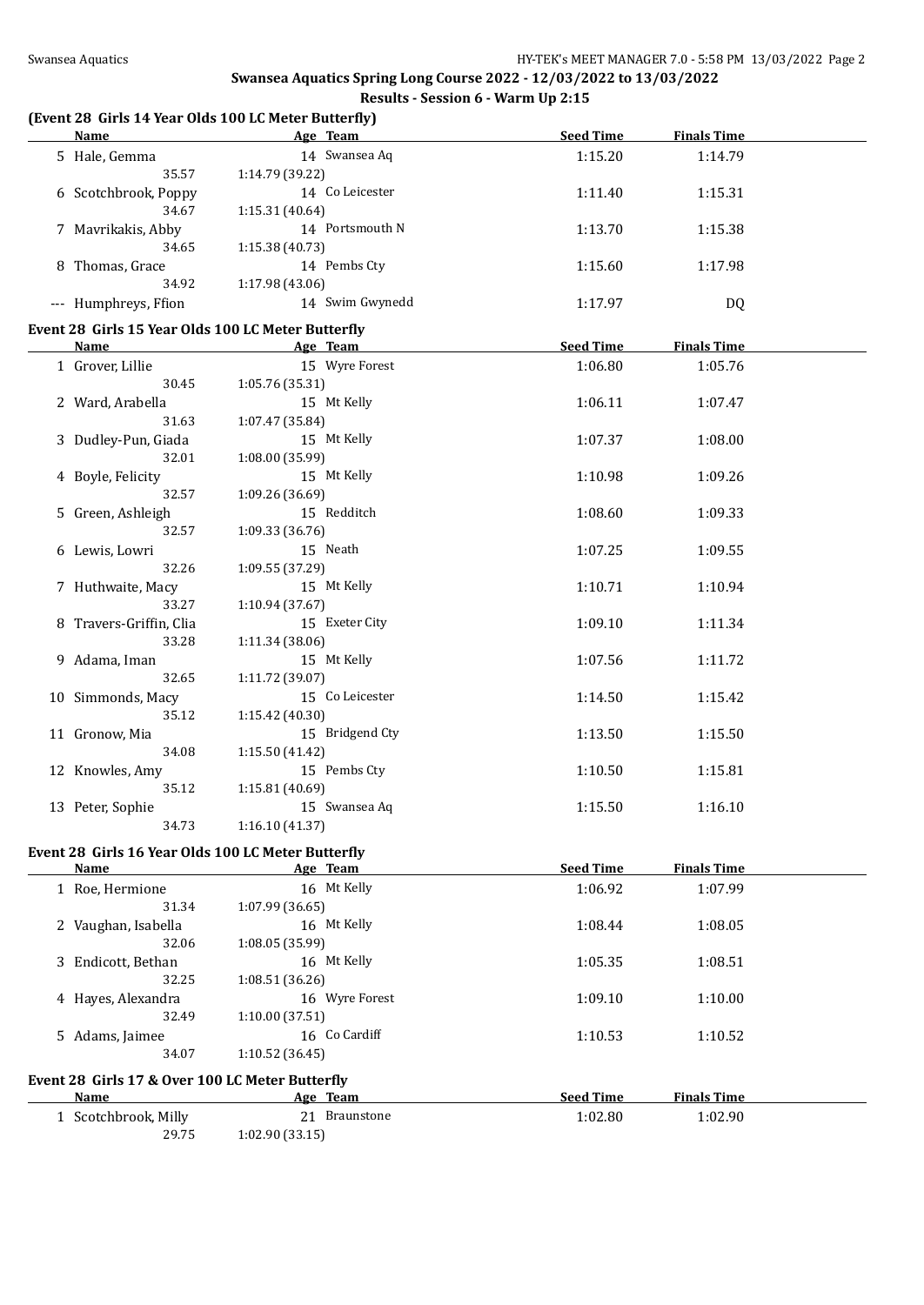#### **(Event 28 Girls 17 & Over 100 LC Meter Butterfly)**

| <b>Name</b>                  | Age Team                                          | <b>Seed Time</b> | <b>Finals Time</b> |  |
|------------------------------|---------------------------------------------------|------------------|--------------------|--|
| 2 Major, Scarlet             | 18 Co Newport                                     | 1:05.24          | 1:04.53            |  |
| 30.28                        | 1:04.53 (34.25)                                   |                  |                    |  |
| 3 Roberts, Catherine         | 18 Swim Gwynedd                                   | 1:03.91          | 1:05.31            |  |
| 30.78                        | 1:05.31 (34.53)                                   |                  |                    |  |
| 4 Mears-Bently, Emily        | 17 Co Leicester                                   | 1:05.00          | 1:05.43            |  |
| 30.73                        | 1:05.43 (34.70)                                   |                  |                    |  |
| 5 Pease, Georgia             | 19 Swansea Aq                                     | 1:04.37          | 1:05.62            |  |
| 29.99                        | 1:05.62 (35.63)                                   |                  |                    |  |
| 6 Peter, Hannah              | 18 Swansea Aq                                     | 1:05.10          | 1:05.75            |  |
| 30.38                        | 1:05.75 (35.37)                                   |                  |                    |  |
| 7 Klein, Josephine           | 17 Mt Kelly                                       | 1:05.07          | 1:06.52            |  |
| 30.57                        | 1:06.52 (35.95)                                   |                  |                    |  |
| 8 Ghibellini, Federica       | 17 Mt Kelly                                       | 1:05.54          | 1:06.62            |  |
| 31.50                        | 1:06.62 (35.12)                                   |                  |                    |  |
| 9 Melbourne-Smith, Gabrielle | 18 Swansea Uni                                    | 1:02.47          | 1:06.73            |  |
| 30.96                        | 1:06.73 (35.77)                                   |                  |                    |  |
| 10 Fry, Caitlyn              | 18 Mt Kelly                                       | 1:03.35          | 1:06.89            |  |
| 31.35                        | 1:06.89 (35.54)<br>20 Swansea Aq                  |                  |                    |  |
| 11 Cross, Jessica<br>30.85   | 1:06.96 (36.11)                                   | 1:04.41          | 1:06.96            |  |
| 12 Leleux, Eve               | 18 Wrekin Coll                                    | 1:05.53          | 1:07.37            |  |
| 31.64                        | 1:07.37 (35.73)                                   |                  |                    |  |
|                              |                                                   |                  |                    |  |
|                              | Event 29 Boys 11 Year Olds 200 LC Meter Freestyle |                  |                    |  |
| <b>Name</b>                  | <b>Example 2018</b> Age Team                      | <b>Seed Time</b> | <b>Finals Time</b> |  |
| 1 Biddick, James             | 11 Exeter City                                    | 2:33.10          | 2:31.33            |  |
| 34.79                        | 1:13.39(38.60)<br>1:52.31 (38.92)                 | 2:31.33 (39.02)  |                    |  |
|                              | Event 29 Boys 12 Year Olds 200 LC Meter Freestyle |                  |                    |  |
| <b>Name</b>                  | <b>Example 2</b> Age Team                         | <b>Seed Time</b> | <b>Finals Time</b> |  |
| 1 Thomas, Sion               | 12 Haverfordwes                                   | 2:37.90          | 2:31.13            |  |
| 34.87                        | 1:14.27 (39.40)<br>1:54.11 (39.84)                | 2:31.13 (37.02)  |                    |  |
| 2 Brock, Freddy              | 12 Rct Squad                                      | 2:35.91          | 2:31.49            |  |
| 35.58                        | 1:15.09(39.51)<br>1:54.14(39.05)                  | 2:31.49 (37.35)  |                    |  |
| 3 Bennett, Finley            | 12 Pembs Cty                                      | 2:34.10          | 2:32.35            |  |
| 34.19                        | 1:12.47 (38.28)<br>1:51.88(39.41)                 | 2:32.35 (40.47)  |                    |  |
| 4 Chapman, Coby              | 12 Penyrheol                                      | 2:37.50          | 2:39.34            |  |
| 36.33                        | 1:18.03(41.70)<br>2:00.07 (42.04)                 | 2:39.34 (39.27)  |                    |  |
|                              | Event 29 Boys 13 Year Olds 200 LC Meter Freestyle |                  |                    |  |
| <b>Name</b>                  | Age Team                                          | <b>Seed Time</b> | <b>Finals Time</b> |  |
| 1 Jennings, Thomas           | 13 Portsmouth N                                   | 2:11.40          | 2:09.56            |  |
| 29.56                        | 1:02.29 (32.73)<br>1:36.14 (33.85)                | 2:09.56 (33.42)  |                    |  |
| 2 Davidson, Max              | 13 Redditch                                       | 2:16.20          | 2:14.90            |  |
| 30.87                        | 1:04.35 (33.48)<br>1:39.64 (35.29)                | 2:14.90 (35.26)  |                    |  |
| 3 Hardy, Ryan                | 13 Welshpool                                      | 2:26.22          | 2:19.40            |  |
| 32.08                        | 1:43.94 (35.80)<br>1:08.14 (36.06)                | 2:19.40 (35.46)  |                    |  |
| 4 Rhys, Gruff                | 13 Swim Gwynedd                                   | 2:26.22          | 2:23.19            |  |
| 32.66                        | 1:09.23 (36.57)<br>1:47.46 (38.23)                | 2:23.19 (35.73)  |                    |  |
|                              | Event 29 Boys 14 Year Olds 200 LC Meter Freestyle |                  |                    |  |
| Name                         | Age Team                                          | <b>Seed Time</b> | <b>Finals Time</b> |  |
| 1 Gillett, Oliver            | 14 Swansea Aq                                     | 2:09.74          | 2:07.25            |  |
| 28.93                        | 1:01.34 (32.41)<br>1:34.39 (33.05)                | 2:07.25 (32.86)  |                    |  |
| 2 Prysor, Sami               | 14 Pembs Cty                                      | 2:07.75          | 2:07.55            |  |
| 28.76                        | 1:33.97 (33.43)<br>1:00.54 (31.78)                | 2:07.55 (33.58)  |                    |  |
| 3 Boyd, Lewis                | 14 Co Leicester                                   | 2:05.10          | 2:07.63            |  |
| 29.63                        | 1:35.40 (33.27)<br>1:02.13 (32.50)                | 2:07.63 (32.23)  |                    |  |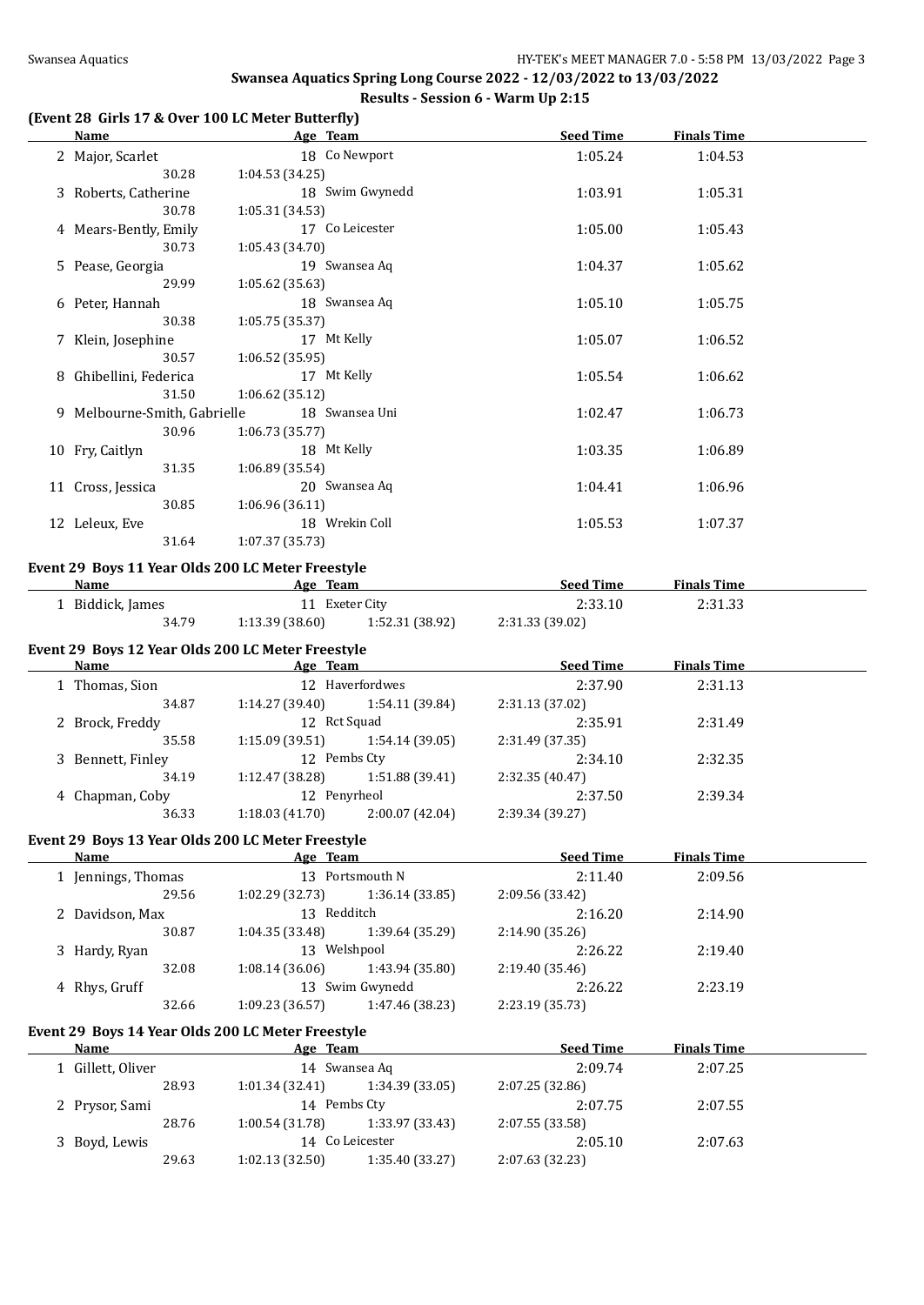# **(Event 29 Boys 14 Year Olds 200 LC Meter Freestyle)**

| <b>Name</b>                         | <b>Example 2</b> Age Team |                                         | Seed Time       | <b>Finals Time</b> |  |
|-------------------------------------|---------------------------|-----------------------------------------|-----------------|--------------------|--|
| 4 Angelakis, Panagiotis 14 Mt Kelly |                           |                                         | 2:08.34         | 2:10.01            |  |
| 29.40                               |                           | $1:03.12$ $(33.72)$ $1:36.70$ $(33.58)$ | 2:10.01 (33.31) |                    |  |
| 5 Parrott, Thomas                   | 14 Mt Kelly               |                                         | 2:12.91         | 2:11.33            |  |
| 30.38                               |                           | $1:04.32$ (33.94) $1:38.67$ (34.35)     | 2:11.33 (32.66) |                    |  |
| 6 Tyers, Ethan                      | 14 Exeter City            |                                         | 2:08.70         | 2:11.49            |  |
| 30.12                               |                           | $1:03.67(33.55)$ $1:38.28(34.61)$       | 2:11.49 (33.21) |                    |  |
| 7 James, Ioan                       |                           | 14 Bridgend Cty                         | 2:16.93         | 2:12.94            |  |
| 30.89                               |                           | $1:04.54(33.65)$ $1:39.17(34.63)$       | 2:12.94 (33.77) |                    |  |
| 8 Dollamore, Joseph                 | 14 Portsmouth N           |                                         | 2:12.40         | 2:13.22            |  |
| 29.91                               |                           | $1:03.36(33.45)$ $1:38.60(35.24)$       | 2:13.22(34.62)  |                    |  |
| 9 Fletcher, Owen                    | 14 Pembs Cty              |                                         | 2:15.20         | 2:15.42            |  |
| 30.31                               |                           | $1:04.26(33.95)$ $1:40.21(35.95)$       | 2:15.42(35.21)  |                    |  |
| 10 Cressey-Rodgers, Huw             | 14 Nofio S Gar            |                                         | 2:22.10         | 2:15.54            |  |
| 31.75                               |                           | $1:07.01(35.26)$ $1:41.62(34.61)$       | 2:15.54 (33.92) |                    |  |
| 11 McCauley-Wright, Adam            |                           | 14 Portsmouth N                         | 2:16.65         | 2:16.77            |  |
| 31.05                               |                           | $1:05.70(34.65)$ $1:41.90(36.20)$       | 2:16.77(34.87)  |                    |  |
| 12 Fitch, Lewis                     |                           | 14 Co Leicester                         | 2:19.20         | 2:16.93            |  |
| 31.53                               |                           | $1:06.64(35.11)$ $1:42.68(36.04)$       | 2:16.93(34.25)  |                    |  |
| 13 Montague, Mason                  | 14 Pembs Cty              |                                         | 2:16.10         | 2:16.99            |  |
| 30.58                               |                           | $1:05.13(34.55)$ $1:42.18(37.05)$       | 2:16.99(34.81)  |                    |  |
| 14 Upton-Boorman, Liam              | 14 Nofio S Gar            |                                         | 2:20.00         | 2:18.89            |  |
| 30.96                               |                           | $1:05.70(34.74)$ $1:42.06(36.36)$       | 2:18.89 (36.83) |                    |  |
| 15 Elliott, Theo                    | 14 Exeter City            |                                         | 2:17.00         | 2:20.14            |  |
| 30.82                               |                           | $1:06.17(35.35)$ $1:43.23(37.06)$       | 2:20.14 (36.91) |                    |  |
| 16 Steward, Bradley                 | 14 Redditch               |                                         | 2:23.30         | 2:20.87            |  |
| 31.52                               |                           | $1:07.88(36.36)$ $1:44.89(37.01)$       | 2:20.87 (35.98) |                    |  |
| 17 Ford, Ethan                      | 14 Co Leicester           |                                         | 2:15.20         | 2:21.63            |  |
| 31.09                               |                           | $1:06.64(35.55)$ $1:44.40(37.76)$       | 2:21.63 (37.23) |                    |  |
| 18 Montgomery, Samuel               | 14 Pembs Cty              |                                         | 2:22.00         | 2:23.50            |  |
| 31.51                               |                           | $1:07.58(36.07)$ $1:45.99(38.41)$       | 2:23.50 (37.51) |                    |  |
| 19 Jones, Harrison                  | 14 Bridgend Cty           |                                         | 2:23.20         | 2:23.83            |  |
| 31.06                               |                           | $1:07.26(36.20)$ $1:45.88(38.62)$       | 2:23.83 (37.95) |                    |  |
| 20 Clarke, Henry                    | 14 Penyrheol              |                                         | 2:25.10         | 2:23.95            |  |
| 31.84                               |                           | $1:08.67(36.83)$ $1:46.73(38.06)$       | 2:23.95 (37.22) |                    |  |
| 21 Richardson, Osian                | 14 Swansea Aq             |                                         | 2:24.30         | 2:25.05            |  |
| 32.32                               |                           | $1:10.20(37.88)$ $1:48.33(38.13)$       | 2:25.05 (36.72) |                    |  |

#### **Event 29 Boys 15 Year Olds 200 LC Meter Freestyle**

| Name                | Age Team        |                                         | <b>Seed Time</b> | <b>Finals Time</b> |
|---------------------|-----------------|-----------------------------------------|------------------|--------------------|
| 1 Thomson, Fergus   | 15 Mt Kelly     |                                         | 2:06.30          | 2:02.82            |
| 28.44               |                 | 59.61 (31.17) 1:31.46 (31.85)           | 2:02.82(31.36)   |                    |
| 2 Wells, Oliver     | 15 C Dolphins   |                                         | 2:09.79          | 2:03.25            |
| 28.50               |                 | 59.39 (30.89) 1:31.58 (32.19)           | 2:03.25(31.67)   |                    |
| 3 John, Finlay      |                 | 15 Bridgend Cty                         | 2:09.90          | 2:06.07            |
| 28.59               |                 | 59.83 (31.24) 1:33.00 (33.17)           | 2:06.07 (33.07)  |                    |
| 4 Harris, Daniel    |                 | 15 Co Leicester                         | 2:04.60          | 2:06.10            |
| 29.11               |                 | $1:01.22$ (32.11) $1:33.80$ (32.58)     | 2:06.10(32.30)   |                    |
| 5 Carver, Wil       |                 | 15 Swansea Aq                           | 2:12.09          | 2:11.14            |
| 30.21               |                 | $1:02.99$ $(32.78)$ $1:37.22$ $(34.23)$ | 2:11.14 (33.92)  |                    |
| 6 Morgan, Lewis     |                 | 15 Bridgend Cty                         | 2:13.05          | 2:11.34            |
| 30.52               |                 | $1:03.79$ $(33.27)$ $1:38.83$ $(35.04)$ | 2:11.34(32.51)   |                    |
| 7 James, Charlie    |                 | 15 Co Leicester                         | 2:08.00          | 2:11.81            |
| 30.28               |                 | $1:03.67(33.39)$ $1:38.13(34.46)$       | 2:11.81(33.68)   |                    |
| 8 Fleet, Harry      | 15 Co Leicester |                                         | 2:16.80          | 2:12.95            |
| 30.07               |                 | $1:03.18(33.11)$ $1:37.96(34.78)$       | 2:12.95 (34.99)  |                    |
| 9 Johnstone, Daniel | 15 Nofio S Gar  |                                         | 2:17.00          | 2:12.98            |
| 30.77               |                 | $1:04.70(33.93)$ $1:40.08(35.38)$       | 2:12.98 (32.90)  |                    |
|                     |                 |                                         |                  |                    |

|                 | <b>Seed Time</b> | <b>Finals Time</b> |  |
|-----------------|------------------|--------------------|--|
|                 | 2:06.30          | 2:02.82            |  |
| 2:02.82 (31.36) |                  |                    |  |
|                 | 2:09.79          | 2:03.25            |  |
| 2:03.25 (31.67) |                  |                    |  |
|                 | 2:09.90          | 2:06.07            |  |
| 2:06.07 (33.07) |                  |                    |  |
|                 | 2:04.60          | 2:06.10            |  |
| 2:06.10 (32.30) |                  |                    |  |
|                 | 2:12.09          | 2:11.14            |  |
| 2:11.14 (33.92) |                  |                    |  |
|                 | 2:13.05          | 2:11.34            |  |
| 2:11.34 (32.51) |                  |                    |  |
|                 | 2:08.00          | 2:11.81            |  |
| 2:11.81 (33.68) |                  |                    |  |
|                 | 2:16.80          | 2:12.95            |  |
| 2:12.95 (34.99) |                  |                    |  |
|                 | 2:17.00          | 2:12.98            |  |
| 2:12.98 (32.90) |                  |                    |  |
|                 |                  |                    |  |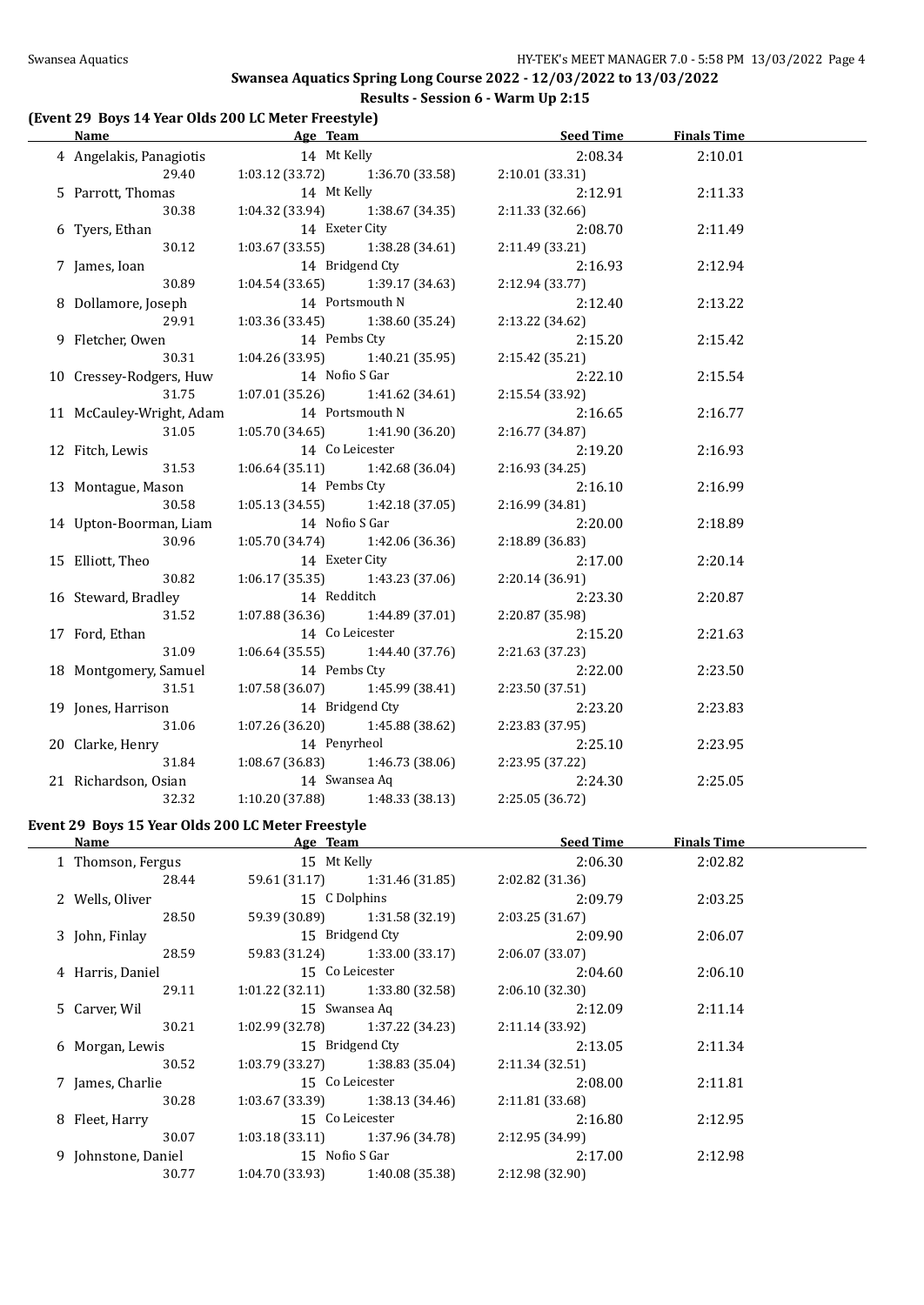#### **(Event 29 Boys 15 Year Olds 200 LC Meter Freestyle)**

|  | Name                                              | <b>Example 2</b> Age Team         |                                     | <b>Example 2 Seed Time</b> Finals Time |         |  |
|--|---------------------------------------------------|-----------------------------------|-------------------------------------|----------------------------------------|---------|--|
|  |                                                   | 10 Dizon, Matthew 15 Co Leicester |                                     | 2:08.20                                | 2:13.40 |  |
|  |                                                   | 30.20 1:03.69 (33.49)             | 1:38.23 (34.54)                     | 2:13.40 (35.17)                        |         |  |
|  | 11 Agoston, Michael                               | 15 Redditch                       |                                     | 2:18.60                                | 2:15.45 |  |
|  | 30.77                                             |                                   | $1:05.33(34.56)$ $1:41.05(35.72)$   | 2:15.45 (34.40)                        |         |  |
|  | 12 Lloyd Lewis, Cemlyn                            | 15 Chirk                          |                                     | 2:17.70                                | 2:15.95 |  |
|  | 30.41                                             | 1:04.45(34.04)                    | 1:41.66 (37.21)                     | 2:15.95 (34.29)                        |         |  |
|  | 13 Mycock, Matthew                                | 15 Exeter City                    |                                     | 2:18.30                                | 2:16.09 |  |
|  | 31.38                                             |                                   | $1:05.46(34.08)$ $1:40.83(35.37)$   | 2:16.09 (35.26)                        |         |  |
|  | 14 Evans, Emrys                                   | 15 Co Cardiff                     |                                     | 2:17.33                                | 2:16.59 |  |
|  | 32.34                                             |                                   | $1:07.52(35.18)$ $1:42.98(35.46)$   | 2:16.59 (33.61)                        |         |  |
|  | 15 Williams, Cai                                  |                                   | 15 Bridgend Cty                     | 2:17.20                                | 2:17.06 |  |
|  | 30.87                                             |                                   | $1:06.00(35.13)$ $1:42.29(36.29)$   | 2:17.06 (34.77)                        |         |  |
|  | Event 29 Boys 16 Year Olds 200 LC Meter Freestyle |                                   |                                     |                                        |         |  |
|  | Name                                              | <b>Age Team</b>                   |                                     | <b>Example 2 Seed Time</b> Finals Time |         |  |
|  | 1 Winter, Logan                                   |                                   | 16 Portsmouth N                     | 2:00.63                                | 2:00.03 |  |
|  | 27.47                                             |                                   | 58.02 (30.55) 1:29.40 (31.38)       | 2:00.03 (30.63)                        |         |  |
|  | 2 Reeve, Dylan                                    | 16 Mt Kelly                       |                                     | 1:58.57                                | 2:00.37 |  |
|  | 27.69                                             |                                   | 58.67 (30.98) 1:29.80 (31.13)       | 2:00.37 (30.57)                        |         |  |
|  | 3 Davies, Anthony                                 | 16 Mt Kelly                       |                                     | 2:02.14                                | 2:01.59 |  |
|  | 28.24                                             |                                   | 59.00 (30.76) 1:30.56 (31.56)       | 2:01.59 (31.03)                        |         |  |
|  | 4 Moore, George                                   | 16 Co Leicester                   |                                     | 2:02.10                                | 2:01.67 |  |
|  | 27.63                                             |                                   | 58.64 (31.01) 1:30.31 (31.67)       | 2:01.67 (31.36)                        |         |  |
|  | 5 Arioli, Luca                                    | 16 Mt Kelly                       |                                     | 2:00.69                                | 2:01.87 |  |
|  | 27.74                                             |                                   | 58.83 (31.09) 1:30.27 (31.44)       | 2:01.87 (31.60)                        |         |  |
|  | 6 Edwards, Owain                                  | 16 Mt Kelly                       |                                     | 2:06.45                                | 2:05.12 |  |
|  | 28.80                                             |                                   | 1:00.82 (32.02) 1:33.86 (33.04)     | 2:05.12 (31.26)                        |         |  |
|  | 7 Kelly, Magnus                                   | 16 Mt Kelly                       |                                     | 2:01.91                                | 2:06.08 |  |
|  | 28.69                                             |                                   | $1:00.82$ (32.13) $1:33.27$ (32.45) | 2:06.08 (32.81)                        |         |  |
|  | 8 Cummings-Candal, James                          | 16 Portsmouth N                   |                                     | 2:02.94                                | 2:06.40 |  |
|  | 29.01                                             |                                   | $1:00.85(31.84)$ $1:33.59(32.74)$   | 2:06.40 (32.81)                        |         |  |
|  | 9 Major, Sebastian                                | 16 Co Newport                     |                                     | 2:07.21                                | 2:07.41 |  |
|  | 29.50                                             |                                   | 1:01.86 (32.36) 1:35.30 (33.44)     | 2:07.41 (32.11)                        |         |  |
|  | 10 Catling, Finlay                                | 16 C Dolphins                     |                                     | 2:11.81                                | 2:13.15 |  |
|  | 30.19                                             |                                   | $1:04.01(33.82)$ $1:38.77(34.76)$   | 2:13.15 (34.38)                        |         |  |
|  | 11 Poynter, Harry                                 |                                   | 16 Portsmouth N                     | 2:10.90                                | 2:13.71 |  |
|  | 29.97                                             |                                   | $1:04.11(34.14)$ $1:39.13(35.02)$   | 2:13.71 (34.58)                        |         |  |
|  | 12 Steven, Adam                                   | 16 Co Newport                     |                                     | 2:11.48                                | 2:13.89 |  |

#### 30.41 1:04.27 (33.86) 1:39.62 (35.35) 2:13.89 (34.27) 13 Sullens, Zack 16 Exeter City 2:07.90 2:14.55 30.16 1:04.47 (34.31) 1:39.76 (35.29) 2:14.55 (34.79) 14 Hedge, Thomas 16 Swansea Aq 2:12.40 2:12.40 2:14.64 30.06 1:03.38 (33.32) 1:38.66 (35.28) 2:14.64 (35.98) 30.06 1:03.38 (33.32) 1:38.66 (35.28) 2:14.64 (35.98)

#### **Event 29 Boys 17 & Over 200 LC Meter Freestyle**

|   | Name                 | Age Team      |                 | <b>Seed Time</b> | <b>Finals Time</b> |  |
|---|----------------------|---------------|-----------------|------------------|--------------------|--|
|   | 1 Rodriguez, Antonio | 17            | Swansea Aq      | 1:54.98          | 1:55.91            |  |
|   | 27.43                | 56.39 (28.96) | 1:25.79 (29.40) | 1:55.91(30.12)   |                    |  |
|   | 2 McCann, Sean       |               | 17 Co Leicester | 1:57.40          | 1:58.15            |  |
|   | 27.72                | 57.78 (30.06) | 1:28.53(30.75)  | 1:58.15(29.62)   |                    |  |
|   | 3 Beamer, Thomas     |               | 19 Swansea Aq   | 1:55.70          | 1:58.37            |  |
|   | 27.25                | 57.13 (29.88) | 1:28.23(31.10)  | 1:58.37 (30.14)  |                    |  |
|   | 4 Burton, Luke       |               | 18 Swansea Ag   | 2:00.10          | 1:59.64            |  |
|   | 27.42                | 57.95 (30.53) | 1:29.49 (31.54) | 1:59.64(30.15)   |                    |  |
|   | 5 Darbyshire, Robert |               | 18 Wyre Forest  | 1:58.02          | 2:00.17            |  |
|   | 27.58                | 58.23 (30.65) | 1:29.26 (31.03) | 2:00.17 (30.91)  |                    |  |
| 6 | Burton, Matthew      |               | 20 Swansea Uni  | 1:58.00          | 2:00.67            |  |
|   | 27.35                | 57.13 (29.78) | 1:27.82 (30.69) | 2:00.67(32.85)   |                    |  |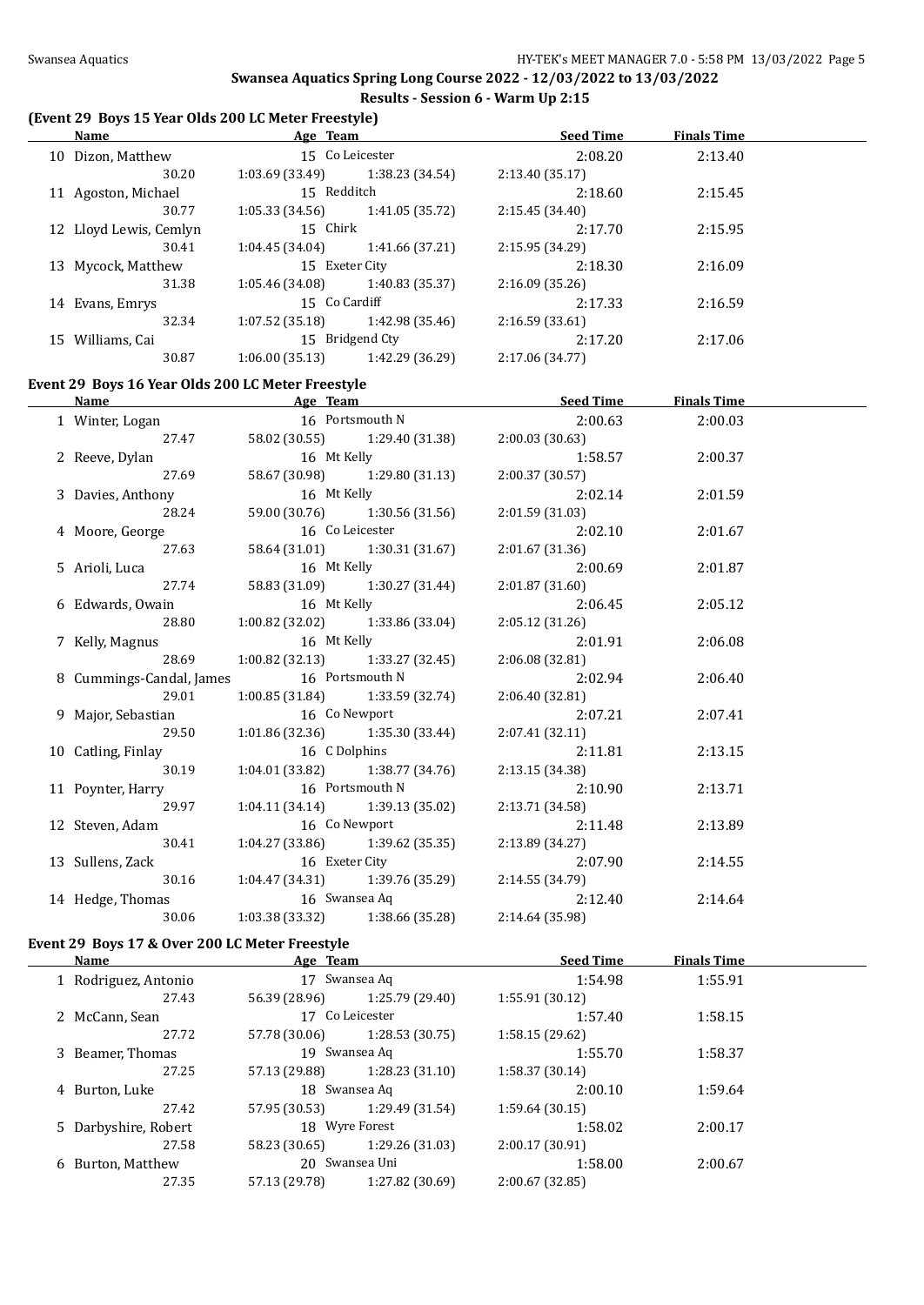#### **(Event 29 Boys 17 & Over 200 LC Meter Freestyle)**

| (Event 29 Boys 17 & Over 200 LC Meter Freestyle)      |                                   |                                   | <u>Seed Time</u>           |                    |  |
|-------------------------------------------------------|-----------------------------------|-----------------------------------|----------------------------|--------------------|--|
| Name                                                  | <b>Example 2</b> Age Team         |                                   |                            | <b>Finals Time</b> |  |
| 7 Lencioni, Aurelio                                   | 17 Redditch                       |                                   | 2:02.40                    | 2:03.86            |  |
| 28.29                                                 |                                   | 59.48 (31.19) 1:31.88 (32.40)     | 2:03.86 (31.98)            |                    |  |
| 8 McGregor, Drew                                      | 18 Mt Kelly                       |                                   | 2:04.91                    | 2:04.20            |  |
| 28.08                                                 | 1:00.30 (32.22) 1:32.38 (32.08)   |                                   | 2:04.20 (31.82)            |                    |  |
| 9 Cressey-Rodgers, Ioan                               | 17 Nofio S Gar                    |                                   | 2:05.00                    | 2:05.34            |  |
| 29.59                                                 | $1:01.76(32.17)$ $1:34.14(32.38)$ |                                   | 2:05.34 (31.20)            |                    |  |
| 10 Westwood, Owen                                     | 17 Wyre Forest                    |                                   | 2:05.30                    | 2:07.40            |  |
| 29.01                                                 | $1:01.71(32.70)$ $1:34.84(33.13)$ |                                   | 2:07.40 (32.56)            |                    |  |
| 11 Chapman, Nathan                                    | 17 Mt Kelly                       |                                   | 2:05.30                    | 2:07.66            |  |
| 29.68                                                 |                                   | $1:02.47(32.79)$ $1:35.73(33.26)$ |                            |                    |  |
| 12 Holland, Benjamin                                  | 18 Mt Kelly                       |                                   | 2:07.66 (31.93)<br>2:03.94 | 2:09.34            |  |
| 29.32                                                 | 1:02.68 (33.36) 1:36.36 (33.68)   |                                   | 2:09.34 (32.98)            |                    |  |
| 13 Holmes, Daniel                                     | 18 Redditch                       |                                   | 2:06.40                    | 2:10.95            |  |
| 28.99                                                 | $1:02.00(33.01)$ $1:36.69(34.69)$ |                                   | 2:10.95 (34.26)            |                    |  |
|                                                       | 19 Mt Kelly                       |                                   |                            |                    |  |
| 14 O'Reilly, Adam                                     |                                   |                                   | 2:04.23                    | 2:13.13            |  |
| 30.05                                                 | 1:03.49 (33.44) 1:38.36 (34.87)   |                                   | 2:13.13 (34.77)            |                    |  |
| 15 Toku, Alp                                          | 17 Mt Kelly                       |                                   | 2:06.90                    | 2:15.63            |  |
| 28.81                                                 | 1:01.29 (32.48) 1:37.52 (36.23)   |                                   | 2:15.63(38.11)             |                    |  |
| 16 Andrews, Rory                                      | 17 Pembs Cty                      |                                   | 2:07.90                    | 2:17.09            |  |
| 30.43                                                 | $1:05.22(34.79)$ $1:40.95(35.73)$ |                                   | 2:17.09(36.14)             |                    |  |
| Event 30 Girls 11 Year Olds 200 LC Meter Breaststroke |                                   |                                   |                            |                    |  |
| Name                                                  | <b>Example 2018</b> Age Team      |                                   | <b>Seed Time</b>           | <b>Finals Time</b> |  |
| 1 Lewis, Orla Rose                                    | 11 Co Cardiff                     |                                   | 3:15.44                    | 3:06.90            |  |
| 42.44                                                 | 1:30.03 (47.59)                   | 2:18.55 (48.52)                   | 3:06.90 (48.35)            |                    |  |
|                                                       | 11 Redditch                       |                                   | 3:23.40                    |                    |  |
| 2 Agoston, Alexia                                     |                                   |                                   |                            | 3:13.78            |  |
| 43.64                                                 | 1:33.44 (49.80)                   | 2:23.80 (50.36)                   | 3:13.78 (49.98)            |                    |  |
| 3 Stark, Tala                                         | 11 Pembs Cty                      |                                   | 3:50.10                    | 3:38.53            |  |
| 48.74                                                 | $1:42.19(53.45)$ $2:39.83(57.64)$ |                                   | 3:38.53 (58.70)            |                    |  |
| --- Griffiths, Gwenan                                 | 11 Swansea Aq                     |                                   | 3:47.20                    | DQ                 |  |
| Event 30 Girls 12 Year Olds 200 LC Meter Breaststroke |                                   |                                   |                            |                    |  |
| Name                                                  | <b>Example 2</b> Age Team         |                                   | <u>Seed Time</u>           | <b>Finals Time</b> |  |
| 1 Gardener, Hannah                                    | 12 Bridgend Cty                   |                                   | 2:59.32                    | 2:56.65            |  |
|                                                       | 42.47 1:27.89 (45.42)             | 2:12.94 (45.05)                   | 2:56.65(43.71)             |                    |  |
| 2 Williams, Marys                                     | 12 Swansea Aq                     |                                   | 3:12.60                    | 3:12.82            |  |
| 44.31                                                 | 1:33.08 (48.77)                   | 2:23.36 (50.28)                   | 3:12.82(49.46)             |                    |  |
|                                                       |                                   |                                   |                            |                    |  |
| Event 30 Girls 13 Year Olds 200 LC Meter Breaststroke |                                   |                                   |                            |                    |  |
| <b>Name</b>                                           | Age Team                          |                                   | <b>Seed Time</b>           | <b>Finals Time</b> |  |
| 1 Collyer, Mabli                                      | 13 Swansea Aq                     |                                   | 2:43.10                    | 2:44.53            |  |
| 37.46                                                 | 1:19.35(41.89)                    | 2:02.05 (42.70)                   | 2:44.53 (42.48)            |                    |  |
| 2 Morgan, Carys                                       | 13 Welshpool                      |                                   | 2:50.88                    | 2:47.57            |  |
| 35.96                                                 | 1:18.44 (42.48)                   | 2:02.55 (44.11)                   | 2:47.57 (45.02)            |                    |  |
| 3 Statham-Gill, Sophie                                | 13 Co Leicester                   |                                   | 2:58.00                    | 2:54.74            |  |
| 40.62                                                 | 1:26.18(45.56)                    | 2:11.72 (45.54)                   | 2:54.74 (43.02)            |                    |  |
| 4 Andrews, Kate                                       | 13 Co Leicester                   |                                   | 2:52.70                    | 2:54.91            |  |
| 39.65                                                 | 1:24.58 (44.93)                   | 2:10.47 (45.89)                   | 2:54.91 (44.44)            |                    |  |
| 5 Gibson, Mari                                        | 13 Co Cardiff                     |                                   | 3:15.20                    | 2:55.09            |  |
| 39.98                                                 | 1:24.84(44.86)                    | 2:11.53 (46.69)                   |                            |                    |  |
|                                                       |                                   |                                   | 2:55.09 (43.56)            |                    |  |
| 6 Dunbar, Niamh                                       | 13 Co Leicester                   |                                   | 2:52.80                    | 2:55.42            |  |
| 40.30                                                 | 1:25.56 (45.26)                   | 2:11.15 (45.59)                   | 2:55.42 (44.27)            |                    |  |
| 7 Jones, Eryn                                         | 13 C Dolphins                     |                                   | 3:11.86                    | 3:10.70            |  |
| 43.86                                                 | 1:33.46 (49.60)                   | 2:23.67 (50.21)                   | 3:10.70 (47.03)            |                    |  |
| 8 Lawes-Turley, Mia                                   | 13 Exeter City                    |                                   | 3:15.00                    | 3:22.43            |  |

45.24 1:36.65 (51.41) 2:29.63 (52.98) 3:22.43 (52.80)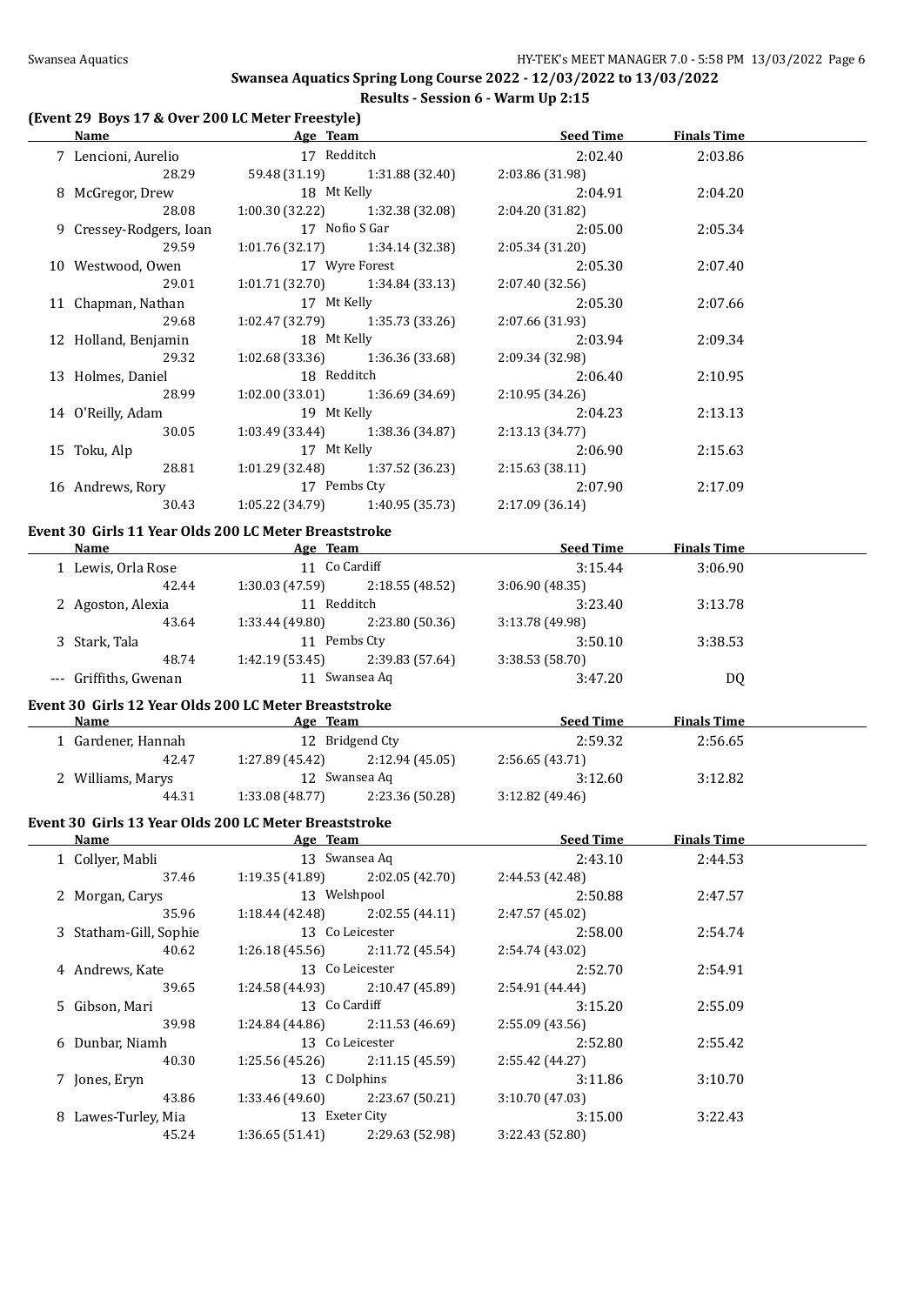#### **Results - Session 6 - Warm Up 2:15**

#### **(Event 30 Girls 13 Year Olds 200 LC Meter Breaststroke)**

| Name                                                          | <b>Example 2</b> Age Team | the control of the control of the control of the control of the control of | Seed Time                             | <b>Finals Time</b> |  |
|---------------------------------------------------------------|---------------------------|----------------------------------------------------------------------------|---------------------------------------|--------------------|--|
| 9 Marsh, Nina                                                 | 13 Pembs Cty              |                                                                            | 3:17.80                               | 3:23.50            |  |
|                                                               |                           | 45.30 1:38.02 (52.72) 2:31.45 (53.43) 3:23.50 (52.05)                      |                                       |                    |  |
|                                                               |                           |                                                                            |                                       |                    |  |
| Event 30 Girls 14 Year Olds 200 LC Meter Breaststroke<br>Name |                           |                                                                            | <u>Seed Time</u>                      | <b>Finals Time</b> |  |
|                                                               | Age Team<br>14 Swansea Aq |                                                                            |                                       |                    |  |
| 1 Bissicks, Ella                                              |                           |                                                                            | 2:50.60                               | 2:50.76            |  |
|                                                               | 14 Co Leicester           | 37.48 1:20.79 (43.31) 2:05.79 (45.00)                                      | 2:50.76 (44.97)                       |                    |  |
| 2 Scotchbrook, Poppy                                          |                           | 40.37 1:25.59 (45.22) 2:11.45 (45.86)                                      | 2:53.50                               | 2:55.94            |  |
|                                                               |                           | 14 Bridgend Cty                                                            | 2:55.94 (44.49)                       | 3:01.80            |  |
| 3 Beynon, Gracie                                              |                           | 42.27 1:29.14 (46.87) 2:16.15 (47.01)                                      | 3:02.50<br>3:01.80(45.65)             |                    |  |
| 4 Dillon-Cambridge, Daisy 14 Redditch                         |                           |                                                                            |                                       |                    |  |
| 41.29                                                         |                           | $1:28.65(47.36)$ $2:17.68(49.03)$                                          | 3:06.60<br>3:07.31 (49.63)            | 3:07.31            |  |
|                                                               |                           | 14 Redditch                                                                |                                       |                    |  |
| 5 Holmes, Emily                                               |                           | 43.84 1:32.76 (48.92) 2:21.09 (48.33)                                      | 3:06.40<br>3:07.48 (46.39)            | 3:07.48            |  |
| --- Worthington, Emma                                         | 14 Chirk                  |                                                                            | 2:51.80                               |                    |  |
|                                                               |                           |                                                                            |                                       | DQ                 |  |
| Event 30 Girls 15 Year Olds 200 LC Meter Breaststroke         |                           |                                                                            |                                       |                    |  |
|                                                               |                           |                                                                            | Name Seed Time Age Team Age Seed Time | <b>Finals Time</b> |  |
| 1 D'Cunha, Jasmine                                            | 15 Mt Kelly               |                                                                            | 2:42.32                               | 2:42.40            |  |
| 36.50                                                         |                           | $1:18.49(41.99)$ $2:01.03(42.54)$                                          | 2:42.40 (41.37)                       |                    |  |
| 2 Evans, Caitlin                                              | 15 Neath                  |                                                                            | 2:58.47                               | 3:01.53            |  |
| 39.86                                                         |                           | $1:25.50(45.64)$ $2:13.32(47.82)$                                          | 3:01.53(48.21)                        |                    |  |
| 3 Robinson, Naomi                                             | 15 Portsmouth N           |                                                                            | 2:59.40                               | 3:02.92            |  |
| 40.37                                                         |                           | 1:27.17 (46.80) 2:14.72 (47.55)                                            | 3:02.92 (48.20)                       |                    |  |
| 4 Daly, Kirsten                                               |                           | 15 Bridgend Cty                                                            | 3:04.10                               | 3:05.02            |  |
| 45.13                                                         |                           | $1:33.48(48.35)$ $2:19.87(46.39)$                                          | 3:05.02 (45.15)                       |                    |  |
| 5 Birkett, Amelie                                             | 15 Co Leicester           |                                                                            | 3:04.30                               | 3:09.44            |  |
| 43.87                                                         |                           | 1:32.72 (48.85) $2:21.12$ (48.40)                                          | 3:09.44 (48.32)                       |                    |  |
| Event 30 Girls 16 Year Olds 200 LC Meter Breaststroke         |                           |                                                                            |                                       |                    |  |
| <b>Example 2018</b> Age Team<br>Name                          |                           |                                                                            | <u>Seed Time</u>                      | <b>Finals Time</b> |  |
| 1 Lewis, Caera                                                | 16 Pembs Cty              |                                                                            | 2:45.00                               | 2:43.48            |  |
|                                                               |                           | 36.93 1:18.53 (41.60) 2:00.81 (42.28) 2:43.48 (42.67)                      |                                       |                    |  |
| 2 Skelt, Chloe                                                | 16 Mt Kelly               |                                                                            | 2:42.07                               | 2:44.06            |  |
| 35.59                                                         |                           | 1:16.83 (41.24) $2:00.23$ (43.40) $2:44.06$ (43.83)                        |                                       |                    |  |
| 3 Van Der Stroom, Isis 16 Mt Kelly                            |                           |                                                                            | 2:42.14                               | 2:45.21            |  |
| 37.51                                                         |                           | $1:19.08(41.57)$ $2:02.03(42.95)$ $2:45.21(43.18)$                         |                                       |                    |  |
| 4 Robinson, Holly                                             | 16 Mt Kelly               |                                                                            | 2:41.40                               | 2:48.81            |  |
| 38.52                                                         | 1:21.42 (42.90)           | 2:05.37 (43.95)                                                            | 2:48.81 (43.44)                       |                    |  |
| 5 Marsh-Smith, Isabella                                       |                           | 16 Swim Gwynedd                                                            | 2:55.36                               | 2:53.98            |  |
| 39.19                                                         | 1:23.37 (44.18)           | 2:08.25 (44.88)                                                            | 2:53.98 (45.73)                       |                    |  |
| 6 Swanston, Jessica                                           |                           | 16 Exeter City                                                             | 2:56.60                               | 2:58.14            |  |
| 40.08                                                         | 1:24.99 (44.91)           | 2:11.50 (46.51)                                                            | 2:58.14 (46.64)                       |                    |  |
| 7 Owen, Elain                                                 |                           | 16 Chirk                                                                   | 2:55.16                               | 2:59.97            |  |
| 40.26                                                         | 1:25.91 (45.65)           | 2:12.99 (47.08)                                                            | 2:59.97 (46.98)                       |                    |  |
| 8 Wingfield-Dobbs, Freya                                      |                           | 16 Co Leicester                                                            | 2:54.50                               | 3:00.05            |  |
| 40.51                                                         | 1:27.97 (47.46)           | 2:14.20 (46.23)                                                            | 3:00.05 (45.85)                       |                    |  |
| 9 Wilkins, Maia                                               |                           | 16 Swansea Aq                                                              | 3:00.50                               | 3:01.14            |  |
| 41.25                                                         | 1:25.98 (44.73)           | 2:14.08(48.10)                                                             | 3:01.14(47.06)                        |                    |  |
| 10 Sweeney, Jessica                                           |                           | 16 Co Newport                                                              | 2:58.33                               | 3:01.28            |  |
| 40.16                                                         | 1:26.60 (46.44)           | 2:14.37 (47.77)                                                            | 3:01.28 (46.91)                       |                    |  |
|                                                               |                           |                                                                            |                                       |                    |  |
| Event 30 Girls 17 & Over 200 LC Meter Breaststroke<br>Name    |                           |                                                                            | <b>Seed Time</b>                      | <b>Finals Time</b> |  |
|                                                               |                           | Age Team                                                                   |                                       |                    |  |
| 1 Lambert, Imogen                                             |                           | 17 Mt Kelly                                                                | 2:35.75                               | 2:38.72            |  |
| 36.96                                                         | 1:17.55(40.59)            | 1:58.02 (40.47)                                                            | 2:38.72 (40.70)                       |                    |  |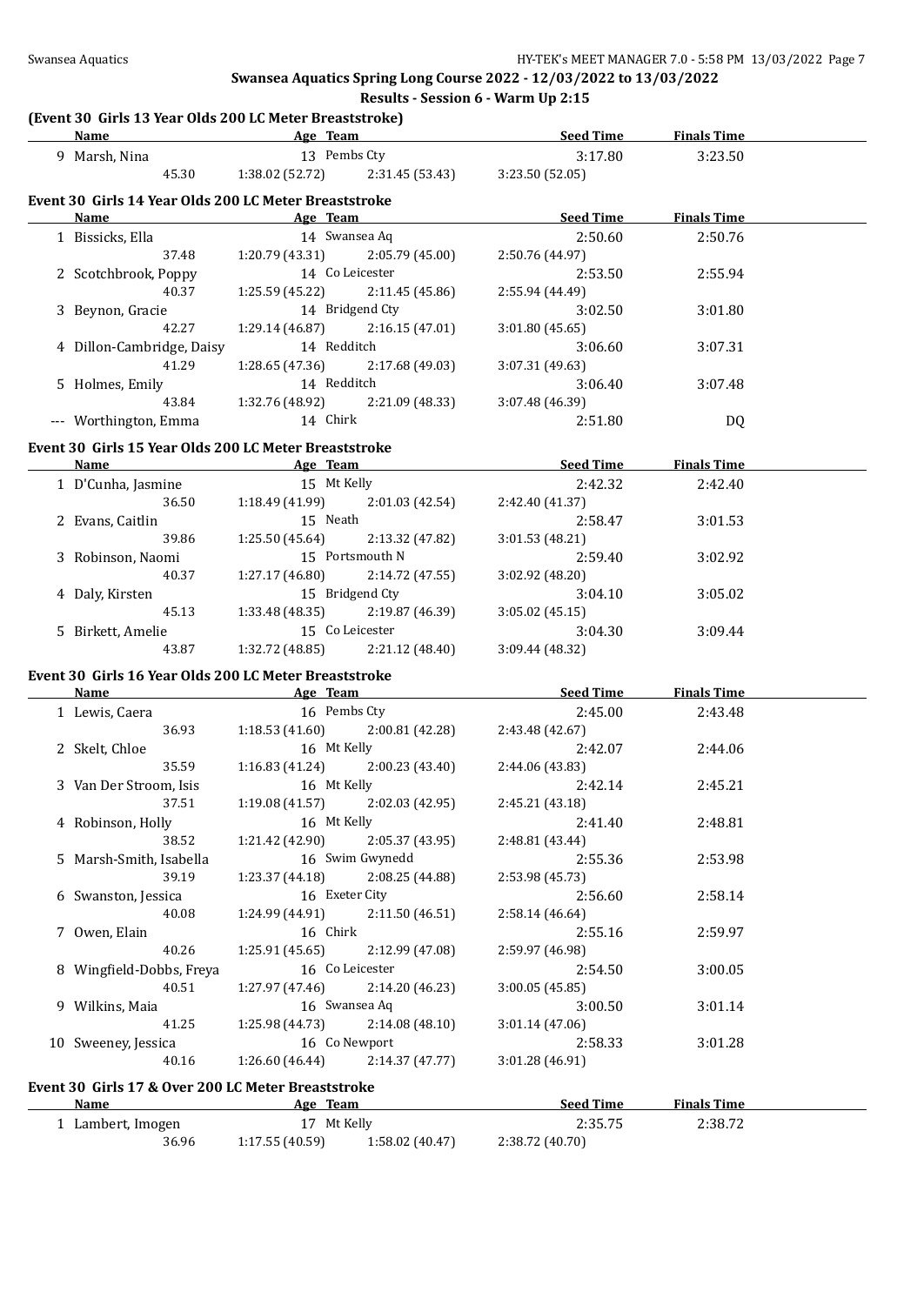### **(Event 30 Girls 17 & Over 200 LC Meter Breaststroke)**

| (EVENT 30 GILLS 17 & OVER 200 LC METER BREASISTIOKE)<br><b>Name</b> |                                                                              | Age Team                                           | Seed Time                          | <b>Finals Time</b> |
|---------------------------------------------------------------------|------------------------------------------------------------------------------|----------------------------------------------------|------------------------------------|--------------------|
| 19 Bo Newham<br>2 Stoimenova, Kameliya                              |                                                                              | 2:38.62                                            | 2:39.13                            |                    |
|                                                                     | 37.04                                                                        | 1:17.97 (40.93)<br>1:59.69 (41.72)                 | 2:39.13 (39.44)                    |                    |
|                                                                     | 3 Sharp, Laura                                                               | 19 Swansea Aq                                      | 2:41.46                            | 2:40.14            |
|                                                                     | 37.06                                                                        | 1:17.60(40.54)<br>1:59.00(41.40)                   | 2:40.14 (41.14)                    |                    |
|                                                                     | 4 Green, Jennifer                                                            | 18 Swansea Aq                                      | 2:40.23                            | 2:42.44            |
|                                                                     | 36.71                                                                        | 1:18.00(41.29)<br>2:00.13(42.13)                   | 2:42.44 (42.31)                    |                    |
|                                                                     | 5 O'Reilly, Carys                                                            | 18 Co Leicester                                    | 2:32.30                            | 2:45.53            |
|                                                                     | 36.94                                                                        | 1:19.62(42.68)<br>2:01.94 (42.32)                  | 2:45.53 (43.59)                    |                    |
|                                                                     | 6 Poynter, Grace                                                             | 19 SurreyUni SC                                    | 2:43.54                            | 2:45.68            |
|                                                                     | 35.72                                                                        | 1:17.27(41.55)<br>2:00.80 (43.53)                  | 2:45.68 (44.88)                    |                    |
|                                                                     | 7 Cranch, Molly                                                              | 18 Swansea Aq                                      | 2:50.12                            | 2:46.65            |
|                                                                     | 38.11                                                                        | 1:20.92(42.81)<br>2:03.14 (42.22)                  | 2:46.65 (43.51)                    |                    |
|                                                                     | 8 Ware, Keely                                                                | 17 Exeter City                                     | 2:50.50                            | 2:48.13            |
|                                                                     | 38.32                                                                        | 1:20.85(42.53)<br>2:04.37 (43.52)                  | 2:48.13 (43.76)                    |                    |
|                                                                     | 9 Jones, Emily                                                               | 17 Co Newport                                      | 2:44.32                            | 2:50.09            |
|                                                                     | 38.35                                                                        | 1:22.14 (43.79)<br>2:06.91 (44.77)                 | 2:50.09 (43.18)                    |                    |
|                                                                     | 10 Lewis, Rachael                                                            | 17 Pembs Cty                                       | 2:44.76                            | 2:52.84            |
|                                                                     | 39.32<br>1:22.99 (43.67)                                                     |                                                    | 2:07.36 (44.37)<br>2:52.84 (45.48) |                    |
|                                                                     | 17 Co Newport<br>11 Ward, Ellie<br>37.57<br>1:21.64(44.07)<br>2:08.74(47.10) |                                                    | 2:47.98                            | 2:54.45            |
|                                                                     |                                                                              |                                                    | 2:54.45(45.71)                     |                    |
|                                                                     |                                                                              | Event 31 Boys 11 Year Olds 100 LC Meter Backstroke |                                    |                    |
|                                                                     | Name                                                                         | Age Team                                           | <b>Seed Time</b>                   | <b>Finals Time</b> |
|                                                                     | 1 Major, Maximus                                                             | 11 Co Newport                                      | 1:23.61                            | 1:16.26            |
|                                                                     | 35.95                                                                        | 1:16.26 (40.31)                                    |                                    |                    |
|                                                                     | 2 Oxley, William                                                             | 11 Co Leicester                                    | 1:14.80                            | 1:18.85            |
|                                                                     | 38.10                                                                        | 1:18.85(40.75)                                     |                                    |                    |
|                                                                     | 3 Agoston, Joseph                                                            | 11 Redditch                                        | 1:23.20                            | 1:22.78            |
|                                                                     | 40.05                                                                        | 1:22.78 (42.73)                                    |                                    |                    |
|                                                                     |                                                                              |                                                    |                                    |                    |
|                                                                     |                                                                              | Event 31 Boys 12 Year Olds 100 LC Meter Backstroke |                                    |                    |
|                                                                     | Name                                                                         | Age Team                                           | <b>Seed Time</b>                   | <b>Finals Time</b> |
|                                                                     | 1 Allen, Harry                                                               | 12 Exeter City                                     | 1:14.16                            | 1:14.11            |
|                                                                     | 35.94                                                                        | 1:14.11(38.17)                                     |                                    |                    |
|                                                                     | 2 Thomas, Iolo                                                               | 12 Neath                                           | 1:22.32                            | 1:18.46            |
|                                                                     | 37.33                                                                        | 1:18.46(41.13)                                     |                                    |                    |
|                                                                     | 3 Hole, Ethan                                                                | 12 Co Cardiff                                      | 1:25.50                            | 1:20.88            |
|                                                                     | 37.70                                                                        | 1:20.88(43.18)                                     |                                    |                    |
|                                                                     | 4 Thomas, Sion                                                               | 12 Haverfordwes                                    | 1:21.30                            | 1:22.41            |
|                                                                     | 39.79                                                                        | 1:22.41 (42.62)                                    |                                    |                    |
|                                                                     |                                                                              | Event 31 Boys 13 Year Olds 100 LC Meter Backstroke |                                    |                    |
|                                                                     | <u>Name</u>                                                                  | Age Team                                           | <b>Seed Time</b>                   | <b>Finals Time</b> |

| машс               | <u>лес ісаш</u>    |         | гицаю гипс       |  |
|--------------------|--------------------|---------|------------------|--|
| 1 Arnold, Jack     | 13 Swansea Aq      | 1:10.61 | 1:09.11          |  |
| 33.81              | 1:09.11(35.30)     |         |                  |  |
| 2 Gibson, Finlay   | 13 Co Leicester    | 1:09.80 | 1:09.98          |  |
| 34.64              | 1:09.98 (35.34)    |         |                  |  |
| 3 Jennings, Thomas | 13 Portsmouth N    | 1:07.80 | 1:10.07          |  |
| 34.46              | 1:10.07(35.61)     |         |                  |  |
| 4 Rhys, Gruff      | Swim Gwynedd<br>13 | 1:09.06 | 1:10.08          |  |
| 34.99              | 1:10.08 (35.09)    |         |                  |  |
| 5 Sellick, Fenn    | 13 Swansea Aq      | 1:12.40 | 1:11.63          |  |
| 34.81              | 1:11.63 (36.82)    |         |                  |  |
| 6 Lee, Aled        | 13 Redditch        | 1:10.10 | 1:12.17          |  |
| 34.97              | 1:12.17 (37.20)    |         |                  |  |
| 7 Perry, Owen      | 13 Redditch        | 1:12.60 | 1:13.09          |  |
| 35.96              | 1:13.09 (37.13)    |         |                  |  |
|                    |                    |         | <b>DECA THUE</b> |  |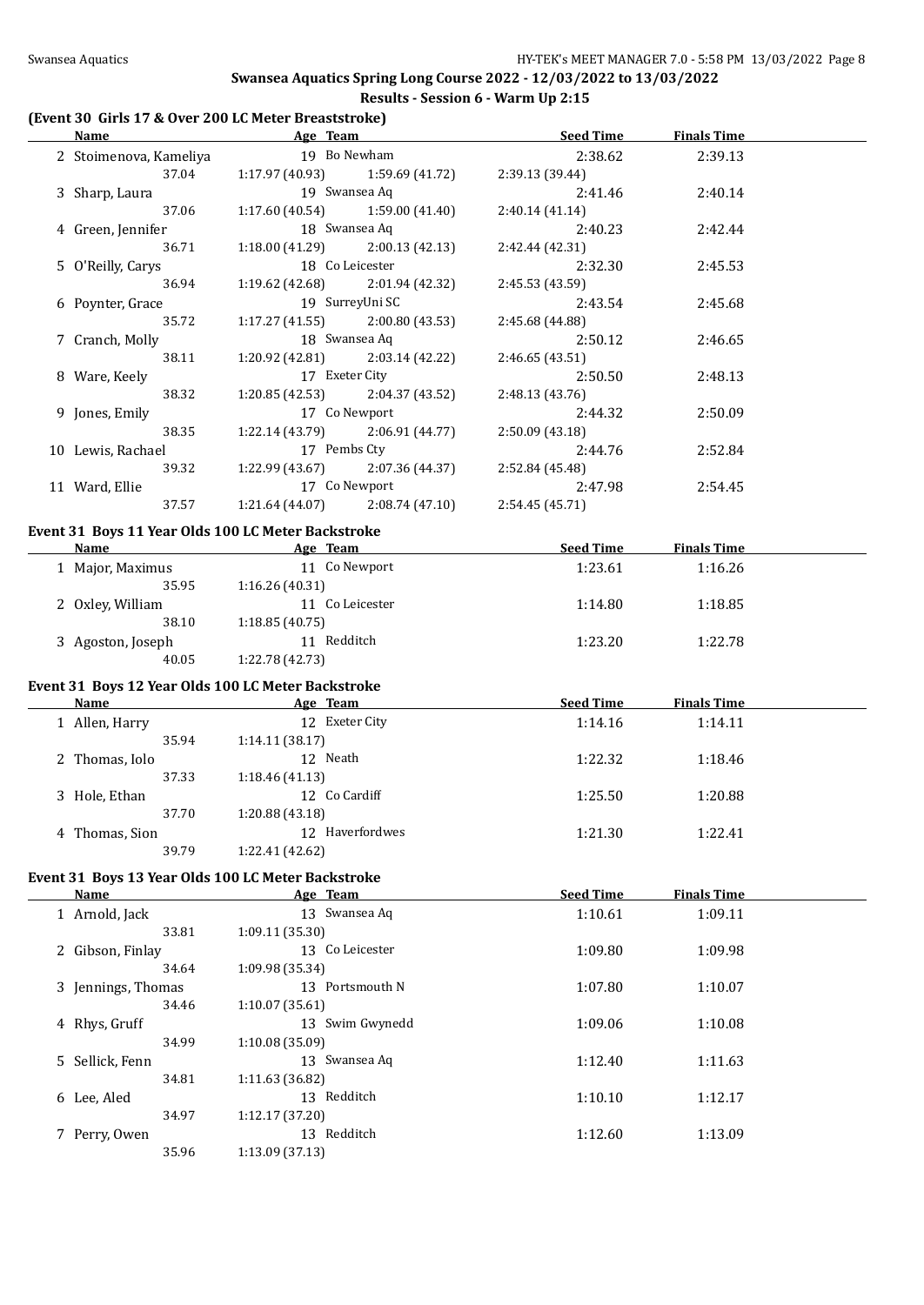# **Results - Session 6 - Warm Up 2:15**

# **(Event 31 Boys 13 Year Olds 100 LC Meter Backstroke)**

|                   | Name                                               | Age Team        | <b>Seed Time</b> | <b>Finals Time</b> |  |
|-------------------|----------------------------------------------------|-----------------|------------------|--------------------|--|
|                   | 8 Davies, Iwan                                     | 13 Co Cardiff   | 1:13.98          | 1:13.21            |  |
|                   | 35.96                                              | 1:13.21 (37.25) |                  |                    |  |
| 9 Walters, Macsen |                                                    | 13 Co Cardiff   | 1:17.30          | 1:13.53            |  |
|                   | 35.04                                              | 1:13.53 (38.49) |                  |                    |  |
|                   | 10 Davidson, Max                                   | 13 Redditch     | 1:11.96          | 1:15.36            |  |
|                   | 36.37                                              | 1:15.36 (38.99) |                  |                    |  |
|                   | 11 Williams, Samuel                                | 13 Co Cardiff   | 1:19.10          | 1:18.35            |  |
|                   | 38.63                                              | 1:18.35 (39.72) |                  |                    |  |
|                   | 12 Price, George                                   | 13 Swansea Aq   | 1:19.40          | 1:20.79            |  |
|                   | 38.33                                              | 1:20.79 (42.46) |                  |                    |  |
|                   | Event 31 Boys 14 Year Olds 100 LC Meter Backstroke |                 |                  |                    |  |
|                   | Name                                               | Age Team        | <b>Seed Time</b> | <b>Finals Time</b> |  |
|                   | 1 Parrott, Thomas                                  | 14 Mt Kelly     | 1:07.84          | 1:06.81            |  |
|                   | 32.28                                              | 1:06.81 (34.53) |                  |                    |  |
|                   | 2 Montgomery, Samuel                               | 14 Pembs Cty    | 1:08.24          | 1:07.66            |  |
|                   | 32.82                                              | 1:07.66 (34.84) |                  |                    |  |
|                   | 3 Hodges, Charlie                                  | 14 Mt Kelly     | 1:07.96          | 1:07.71            |  |
|                   | 32.44                                              | 1:07.71 (35.27) |                  |                    |  |
|                   | 4 Blazej, Ivan                                     | 14 Mt Kelly     | 1:09.21          | 1:09.58            |  |
|                   | 34.17                                              | 1:09.58 (35.41) |                  |                    |  |
|                   | 5 Jones, Harrison                                  | 14 Bridgend Cty | 1:11.90          | 1:10.57            |  |
|                   | 34.10                                              | 1:10.57(36.47)  |                  |                    |  |
|                   | 6 Tyers, Ethan                                     | 14 Exeter City  | 1:07.70          | 1:10.73            |  |
|                   | 34.39                                              | 1:10.73 (36.34) |                  |                    |  |
|                   | 7 Gillett, Oliver                                  | 14 Swansea Aq   | 1:10.52          | 1:11.08            |  |
|                   | 34.74                                              | 1:11.08 (36.34) |                  |                    |  |
|                   | 8 Upton-Boorman, Liam                              | 14 Nofio S Gar  | 1:12.89          | 1:11.86            |  |
|                   | 34.75                                              | 1:11.86 (37.11) |                  |                    |  |
|                   | 9 Fitch, Lewis                                     | 14 Co Leicester | 1:10.70          | 1:12.12            |  |
|                   | 34.84                                              | 1:12.12 (37.28) |                  |                    |  |
|                   | 10 James, Ioan                                     | 14 Bridgend Cty | 1:11.90          | 1:12.77            |  |
|                   | 35.45                                              | 1:12.77 (37.32) |                  |                    |  |
|                   | 11 Ford, Ethan                                     | 14 Co Leicester | 1:11.30          | 1:14.04            |  |
|                   | 35.75                                              | 1:14.04 (38.29) |                  |                    |  |
|                   | 12 McCauley-Wright, Adam                           | 14 Portsmouth N | 1:13.80          | 1:15.35            |  |
|                   | 35.69                                              | 1:15.35 (39.66) |                  |                    |  |

#### **Event 31 Boys 15 Year Olds 100 LC Meter Backstroke**

 $\overline{a}$ 

| Name                   | Age Team        | <b>Seed Time</b> | <b>Finals Time</b> |  |
|------------------------|-----------------|------------------|--------------------|--|
| Thomson, Fergus        | 15 Mt Kelly     | 58.82            | 1:01.34            |  |
| 29.23                  | 1:01.34(32.11)  |                  |                    |  |
| 2 John, Finlay         | 15 Bridgend Cty | 1:03.40          | 1:03.30            |  |
| 30.45                  | 1:03.30(32.85)  |                  |                    |  |
| Davies, Evan<br>3      | 15 Co Newport   | 1:04.94          | 1:05.34            |  |
| 31.09                  | 1:05.34(34.25)  |                  |                    |  |
| Johnstone, Daniel<br>4 | 15 Nofio S Gar  | 1:04.49          | 1:05.93            |  |
| 32.85                  | 1:05.93(33.08)  |                  |                    |  |
| Williams, Cai          | 15 Bridgend Cty | 1:09.60          | 1:11.27            |  |
| 34.72                  | 1:11.27(36.55)  |                  |                    |  |

#### **Event 31 Boys 16 Year Olds 100 LC Meter Backstroke**

| Name                      | Age Team        | <b>Seed Time</b> | <b>Finals Time</b> |  |
|---------------------------|-----------------|------------------|--------------------|--|
| 1 Spencer, Thomas         | 16 Portsmouth N | 57.60            | 59.95              |  |
| 29.07                     | 59.95 (30.88)   |                  |                    |  |
| 2 Fox-Wiltshire, Benjamin | 16 Co Newport   | 1:00.13          | 1:00.70            |  |
| 29.64                     | 1:00.70 (31.06) |                  |                    |  |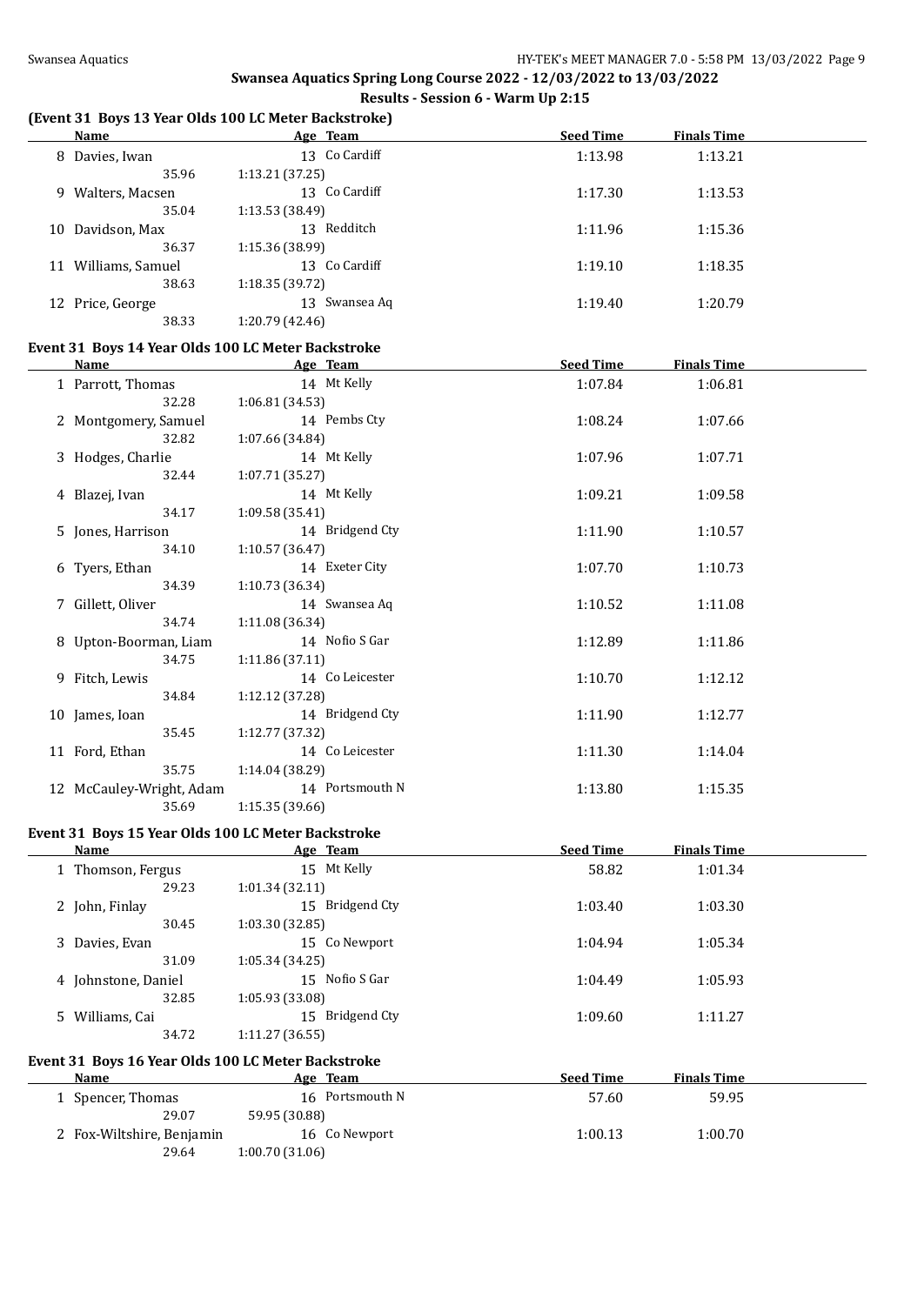# **Results - Session 6 - Warm Up 2:15**

# **(Event 31 Boys 16 Year Olds 100 LC Meter Backstroke)**

| Name                                               |                 | Age Team        | <b>Seed Time</b> | <b>Finals Time</b> |  |
|----------------------------------------------------|-----------------|-----------------|------------------|--------------------|--|
| 3 James, Tristyn                                   |                 | 16 Bridgend Cty | 1:00.60          | 1:01.61            |  |
| 29.88                                              | 1:01.61(31.73)  |                 |                  |                    |  |
| 4 Winter, Logan                                    |                 | 16 Portsmouth N | 59.20            | 1:02.56            |  |
| 29.76                                              | 1:02.56 (32.80) |                 |                  |                    |  |
| 5 Moore, George<br>30.95                           | 1:04.10(33.15)  | 16 Co Leicester | 1:02.30          | 1:04.10            |  |
|                                                    |                 |                 |                  |                    |  |
| 6 Thomas, Rhys<br>31.02                            | 1:04.53 (33.51) | 16 Swansea Aq   | 1:05.00          | 1:04.53            |  |
|                                                    |                 |                 |                  |                    |  |
| 7 Edwards, Owain                                   |                 | 16 Mt Kelly     | 1:01.82          | 1:05.25            |  |
| 31.34<br>8 Burkett, Maximus                        | 1:05.25 (33.91) | 16 Swansea Aq   |                  |                    |  |
| 32.64                                              | 1:08.42 (35.78) |                 | 1:06.70          | 1:08.42            |  |
|                                                    |                 |                 |                  |                    |  |
| Event 31 Boys 17 & Over 100 LC Meter Backstroke    |                 |                 |                  |                    |  |
| <b>Name</b>                                        |                 | Age Team        | <b>Seed Time</b> | <b>Finals Time</b> |  |
| 1 Small, Joe                                       |                 | 21 Swansea Uni  | 54.88            | 55.64              |  |
| 26.73                                              | 55.64 (28.91)   |                 |                  |                    |  |
| 2 Mougis, Sofoklis                                 |                 | 19 Swansea Aq   | 57.18            | 58.79              |  |
| 28.69                                              | 58.79 (30.10)   |                 |                  |                    |  |
| 3 Rodriguez, Antonio<br>29.61                      |                 | 17 Swansea Aq   | 1:00.10          | 1:00.31            |  |
|                                                    | 1:00.31 (30.70) | 17 Mt Kelly     |                  |                    |  |
| 4 Robinson, Harry<br>29.28                         | 1:00.35(31.07)  |                 | 57.38            | 1:00.35            |  |
| 5 James, Freddie                                   |                 | 19 Swansea Aq   | 59.91            | 1:01.48            |  |
| 29.65                                              | 1:01.48 (31.83) |                 |                  |                    |  |
| 6 Hazell, Charlie                                  |                 | 17 Mt Kelly     | 1:00.74          | 1:01.76            |  |
| 30.11                                              | 1:01.76 (31.65) |                 |                  |                    |  |
| 7 Williams, George                                 |                 | 20 Swansea Aq   | 1:00.41          | 1:01.85            |  |
| 30.20                                              | 1:01.85(31.65)  |                 |                  |                    |  |
| 8 Toy, Adam                                        |                 | 26 Portsmouth N | 1:00.40          | 1:01.89            |  |
| 29.49                                              | 1:01.89 (32.40) |                 |                  |                    |  |
| 9 Burns, Logan                                     |                 | 18 Exeter City  | 1:03.20          | 1:03.75            |  |
| 31.40                                              | 1:03.75 (32.35) |                 |                  |                    |  |
| 10 Andrews, Michael                                |                 | 26 Portsmouth N | 1:02.10          | 1:03.91            |  |
| 30.80                                              | 1:03.91(33.11)  |                 |                  |                    |  |
| 11 Cressey-Rodgers, Ioan                           |                 | 17 Nofio S Gar  | 1:04.80          | 1:05.19            |  |
| 31.77                                              | 1:05.19 (33.42) |                 |                  |                    |  |
| 12 Lencioni, Aurelio                               | 17 Redditch     |                 | 1:04.00          | 1:06.85            |  |
| 32.47                                              | 1:06.85 (34.38) |                 |                  |                    |  |
| Event 31 Boys 100 LC Meter Backstroke Multi-Class  |                 |                 |                  |                    |  |
| Name                                               |                 | Age Team        | <b>Seed Time</b> | <b>Finals Time</b> |  |
| 1 Navarro-Barber, Tomas S9                         |                 | 17 Portsmouth N | 1:17.40          | 1:22.22            |  |
| 37.61                                              | 1:22.22 (44.61) |                 |                  |                    |  |
| Event 32 Girls 11 Year Olds 400 LC Meter Freestyle |                 |                 |                  |                    |  |
| Name                                               |                 | Age Team        | <b>Seed Time</b> | <b>Finals Time</b> |  |
| 1 Nichols, Grace                                   |                 | 11 Pembs Cty    | 5:25.50          | 5:21.58            |  |
| 36.38                                              | 1:16.67(40.29)  | 1:57.68 (41.01) | 2:38.72 (41.04)  |                    |  |
| 3:19.96 (41.24)                                    | 4:01.16(41.20)  | 4:42.07 (40.91) | 5:21.58 (39.51)  |                    |  |
| 2 James, Josie                                     |                 | 11 Redditch     | 5:46.40          | 5:43.88            |  |
| 37.41                                              | 1:19.42 (42.01) | 2:04.00 (44.58) | 2:48.10 (44.10)  |                    |  |
| 3:33.55(45.45)                                     | 4:17.85 (44.30) | 5:02.24 (44.39) | 5:43.88 (41.64)  |                    |  |
| Event 32 Girls 12 Year Olds 400 LC Meter Freestyle |                 |                 |                  |                    |  |
| Name                                               |                 | Age Team        | <b>Seed Time</b> | <b>Finals Time</b> |  |
| 1 Smith, Darcey                                    |                 | 12 Portsmouth N | 4:55.31          | 4:49.48            |  |
| 32.43                                              | 1:09.07 (36.64) | 1:46.25 (37.18) | 2:23.39 (37.14)  |                    |  |
| 3:00.66 (37.27)                                    | 3:37.95 (37.29) | 4:14.81 (36.86) | 4:49.48 (34.67)  |                    |  |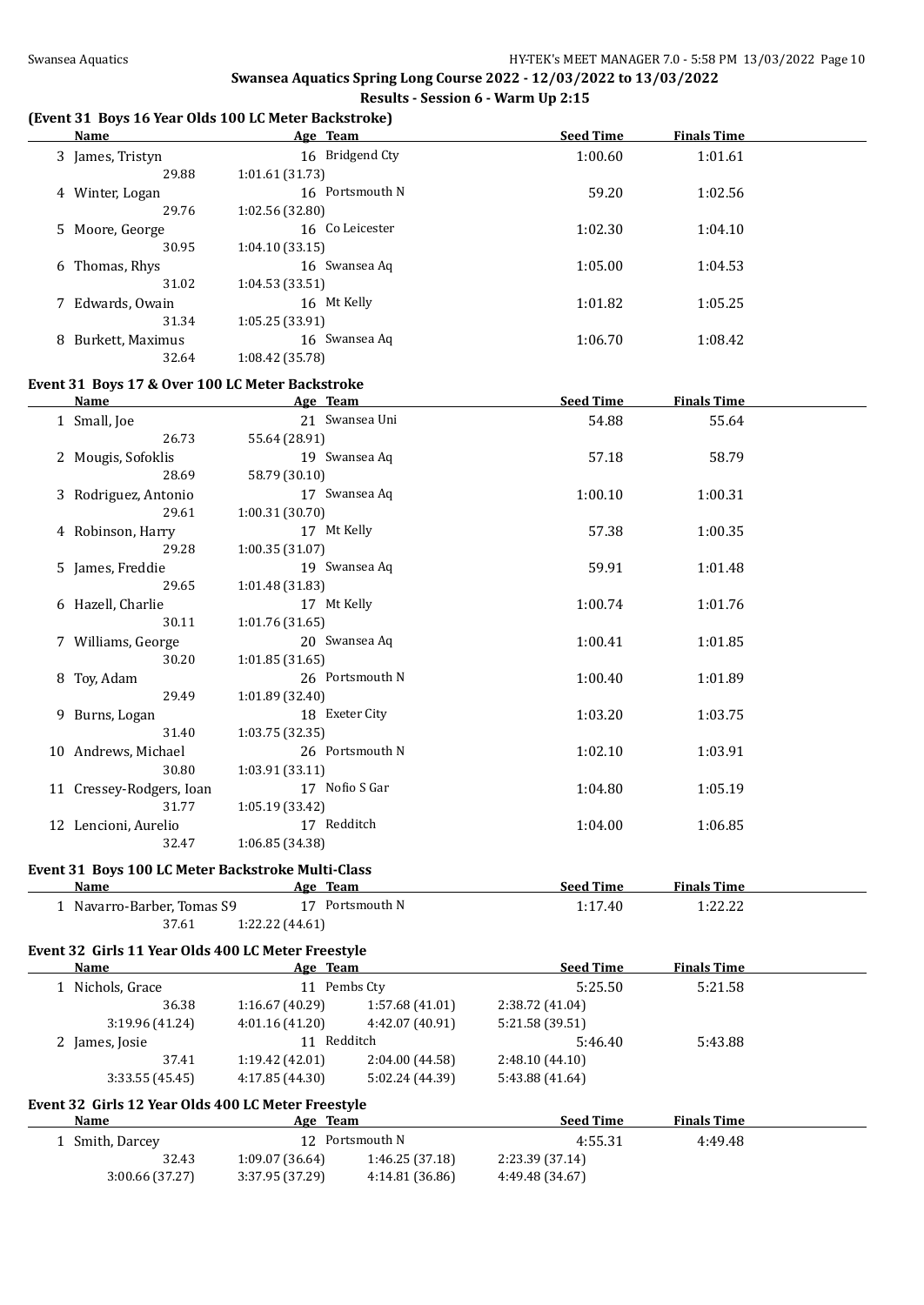$\overline{\phantom{a}}$ 

### **Swansea Aquatics Spring Long Course 2022 - 12/03/2022 to 13/03/2022**

### **Results - Session 6 - Warm Up 2:15**

# **(Event 32 Girls 12 Year Olds 400 LC Meter Freestyle)**

| Name              | Age Team        |                 | <b>Seed Time</b> | <b>Finals Time</b> |  |
|-------------------|-----------------|-----------------|------------------|--------------------|--|
| 2 Geach, Libbie   |                 | 12 Swansea Ag   | 5:01.40          | 4:56.51            |  |
| 33.62             | 1:10.27(36.65)  | 1:47.42(37.15)  | 2:25.64 (38.22)  |                    |  |
| 3:03.96 (38.32)   | 3:42.63(38.67)  | 4:20.86 (38.23) | 4:56.51 (35.65)  |                    |  |
| 3 Oxley, Jessica  |                 | 12 Co Leicester | 4:54.10          | 5:00.31            |  |
| 33.72             | 1:11.36(37.64)  | 1:49.64 (38.28) | 2:27.54 (37.90)  |                    |  |
| 3:05.70(38.16)    | 3:44.33 (38.63) | 4:23.29 (38.96) | 5:00.31 (37.02)  |                    |  |
| 4 Davies, Brianna | 12 Mt Kelly     |                 | 5:03.30          | 5:04.44            |  |
| 35.43             | 1:13.59(38.16)  | 1:53.28 (39.69) | 2:31.73 (38.45)  |                    |  |
| 3:10.42(38.69)    | 3:49.22 (38.80) | 4:27.72 (38.50) | 5:04.44 (36.72)  |                    |  |
| 5 Davies, Sian    | 12 Mt Kelly     |                 | 5:31.07          | 5:28.85            |  |
| 36.02             | 1:17.27(41.25)  | 1:59.53(42.26)  | 2:41.83 (42.30)  |                    |  |
| 3:24.06 (42.23)   | 4:07.67(43.61)  | 4:49.38 (41.71) | 5:28.85 (39.47)  |                    |  |
|                   |                 |                 |                  |                    |  |

#### **Event 32 Girls 13 Year Olds 400 LC Meter Freestyle**

|   | Age Team<br>Name    |                 | <b>Seed Time</b> | <b>Finals Time</b> |         |  |
|---|---------------------|-----------------|------------------|--------------------|---------|--|
|   | 1 Owen, Gracie      | 13 Neath        |                  | 4:49.37            | 4:46.32 |  |
|   | 31.74               | 1:07.45(35.71)  | 1:43.93 (36.48)  | 2:21.03 (37.10)    |         |  |
|   | 2:57.95 (36.92)     | 3:35.36 (37.41) | 4:11.81 (36.45)  | 4:46.32 (34.51)    |         |  |
|   | 2 Lo, Alyssa        |                 | 13 Co Leicester  | 4:45.00            | 4:53.59 |  |
|   | 32.85               | 1:09.00(36.15)  | 1:46.51(37.51)   | 2:24.29 (37.78)    |         |  |
|   | 3:02.13 (37.84)     | 3:39.91 (37.78) | 4:17.52 (37.61)  | 4:53.59 (36.07)    |         |  |
|   | 3 Sawle, Jemima     |                 | 13 Portsmouth N  | 4:54.80            | 4:53.89 |  |
|   | 32.44               | 1:09.20 (36.76) | 1:46.68 (37.48)  | 2:24.77 (38.09)    |         |  |
|   | 3:02.26 (37.49)     | 3:40.59(38.33)  | 4:17.77 (37.18)  | 4:53.89 (36.12)    |         |  |
|   | 4 Needs, Abigail    | 13 Exeter City  |                  | 4:50.78            | 4:56.01 |  |
|   | 32.40               | 1:08.63(36.23)  | 1:46.22 (37.59)  | 2:24.06 (37.84)    |         |  |
|   | 3:02.35 (38.29)     | 3:40.85(38.50)  | 4:19.15 (38.30)  | 4:56.01 (36.86)    |         |  |
|   | 5 King, Marley      | 13 Penyrheol    |                  | 5:02.40            | 4:57.77 |  |
|   | 33.38               | 1:12.13(38.75)  | 1:51.53(39.40)   | 2:30.60 (39.07)    |         |  |
|   | 3:09.59 (38.99)     | 3:47.88 (38.29) | 4:24.02 (36.14)  | 4:57.77 (33.75)    |         |  |
|   | 6 Tucker, Holly     |                 | 13 Swansea Aq    | 5:08.70            | 5:08.62 |  |
|   | 33.76               | 1:11.23(37.47)  | 1:50.69(39.46)   | 2:30.27 (39.58)    |         |  |
|   | 3:10.09 (39.82)     | 3:50.23(40.14)  | 4:30.14 (39.91)  | 5:08.62 (38.48)    |         |  |
|   | 7 Gilderdale, Celyn | 13 Pembs Cty    |                  | 5:19.90            | 5:15.12 |  |
|   | 34.50               | 1:13.90(39.40)  | 1:54.55(40.65)   | 2:35.10 (40.55)    |         |  |
|   | 3:16.16(41.06)      | 3:56.51 (40.35) | 4:36.69 (40.18)  | 5:15.12 (38.43)    |         |  |
| 8 | Thomas, Rhian       | 13 Pembs Cty    |                  | 5:23.60            | 5:30.86 |  |
|   | 35.80               | 1:17.74(41.94)  | 2:01.16 (43.42)  | 2:43.89 (42.73)    |         |  |
|   | 3:26.07 (42.18)     | 4:09.37 (43.30) | 4:50.93 (41.56)  | 5:30.86 (39.93)    |         |  |

#### **Event 32 Girls 14 Year Olds 400 LC Meter Freestyle**

| Name |                        | Age Team        |                 | <b>Seed Time</b> | <b>Finals Time</b> |  |
|------|------------------------|-----------------|-----------------|------------------|--------------------|--|
|      | 1 Quiller, Nicole      | 14 Mt Kelly     |                 | 4:42.77          | 4:42.58            |  |
|      | 31.07                  | 1:06.00(34.93)  | 1:42.50 (36.50) | 2:19.23 (36.73)  |                    |  |
|      | 2:55.94(36.71)         | 3:32.84 (36.90) | 4:08.63 (35.79) | 4:42.58 (33.95)  |                    |  |
|      | 2 Chamberlain, Breanna | 14 Mt Kelly     |                 | 4:40.90          | 4:47.16            |  |
|      | 31.95                  | 1:07.38(35.43)  | 1:43.57(36.19)  | 2:20.39 (36.82)  |                    |  |
|      | 2:57.56 (37.17)        | 3:34.73(37.17)  | 4:11.59 (36.86) | 4:47.16 (35.57)  |                    |  |
|      | 3 Hoare, Isabella      |                 | 14 Wyre Forest  | 4:41.80          | 4:47.34            |  |
|      | 32.73                  | 1:08.68(35.95)  | 1:44.37 (35.69) | 2:20.61 (36.24)  |                    |  |
|      | 2:57.36 (36.75)        | 3:34.66 (37.30) | 4:12.01 (37.35) | 4:47.34 (35.33)  |                    |  |
|      | 4 Knobel, Lily-Anne    |                 | 14 Portsmouth N | 5:00.95          | 4:56.70            |  |
|      | 33.76                  | 1:10.70(36.94)  | 1:48.28 (37.58) | 2:26.54(38.26)   |                    |  |
|      | 3:04.33 (37.79)        | 3:42.33(38.00)  | 4:20.17 (37.84) | 4:56.70 (36.53)  |                    |  |
|      | 5 O'Mahoney, Kaitlin   | 14 Neath        |                 | 4:59.96          | 4:58.55            |  |
|      | 33.28                  | 1:09.72(36.44)  | 1:47.86 (38.14) | 2:26.05 (38.19)  |                    |  |
|      | 3:05.20 (39.15)        | 3:44.14(38.94)  | 4:22.75(38.61)  | 4:58.55 (35.80)  |                    |  |
|      |                        |                 |                 |                  |                    |  |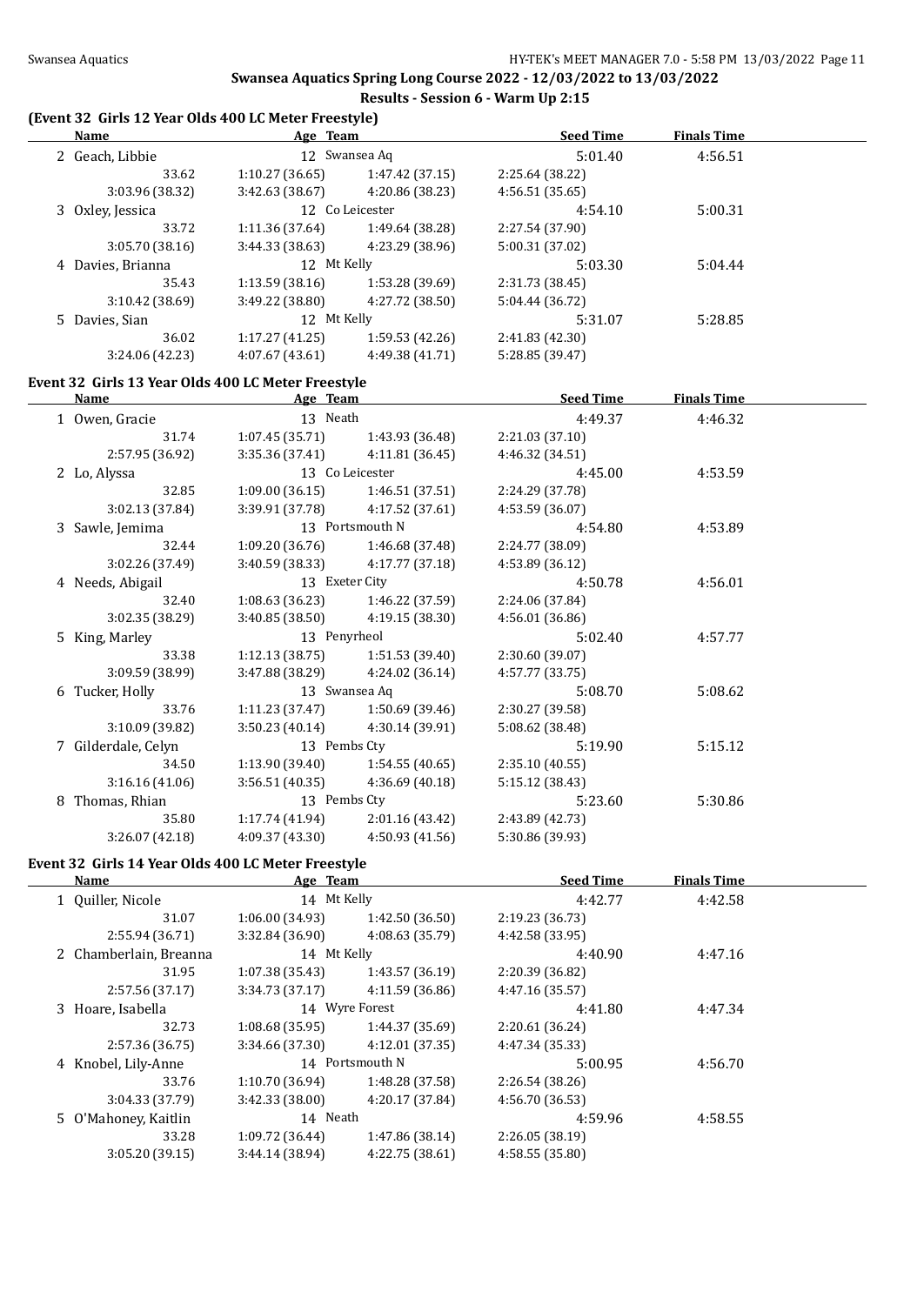## **Results - Session 6 - Warm Up 2:15**

# **(Event 32 Girls 14 Year Olds 400 LC Meter Freestyle)**

| Name                                               | Age Team        |                                   | <b>Seed Time</b> | <b>Finals Time</b> |  |
|----------------------------------------------------|-----------------|-----------------------------------|------------------|--------------------|--|
| 6 Evans, Mali                                      |                 | 14 Swansea Aq                     | 5:01.98          | 5:04.46            |  |
| 33.46                                              | 1:11.11 (37.65) | 1:49.50 (38.39)                   | 2:28.97 (39.47)  |                    |  |
| 3:08.63 (39.66)                                    | 3:49.17 (40.54) | 4:28.59 (39.42)                   | 5:04.46 (35.87)  |                    |  |
| 7 Hale, Gemma                                      |                 | 14 Swansea Aq                     | 5:03.14          | 5:04.86            |  |
| 33.37                                              | 1:10.86(37.49)  | 1:49.12 (38.26)                   | 2:28.59 (39.47)  |                    |  |
| 3:07.64 (39.05)                                    |                 | $3:48.18(40.54)$ $4:26.92(38.74)$ | 5:04.86 (37.94)  |                    |  |
| 8 Bissicks, Ella                                   |                 | 14 Swansea Aq                     | 5:01.60          | 5:11.57            |  |
| 35.50                                              | 1:15.33 (39.83) | 1:55.44(40.11)                    | 2:35.69 (40.25)  |                    |  |
| 3:16.05(40.36)                                     | 3:56.52(40.47)  | 4:35.69 (39.17)                   | 5:11.57 (35.88)  |                    |  |
| 9 Beynon, Gracie                                   |                 | 14 Bridgend Cty                   | 4:54.30          | 5:12.86            |  |
| 34.76                                              | 1:13.60 (38.84) | 1:54.27 (40.67)                   | 2:34.91 (40.64)  |                    |  |
| 3:15.15(40.24)                                     | 3:55.07 (39.92) | 4:34.42 (39.35)                   | 5:12.86 (38.44)  |                    |  |
| 10 Thomas, Grace                                   | 14 Pembs Ctv    |                                   | 5:13.60          | 5:18.97            |  |
| 35.44                                              | 1:16.63(41.19)  | 1:57.78 (41.15)                   | 2:39.25 (41.47)  |                    |  |
| 3:20.18(40.93)                                     |                 | 4:01.07 (40.89) 4:41.03 (39.96)   | 5:18.97 (37.94)  |                    |  |
| 11 McDonagh, Emily                                 |                 | 14 Bridgend Cty                   | 5:15.45          | 5:24.80            |  |
| 34.34                                              | 1:14.21 (39.87) | 1:56.71 (42.50)                   | 2:38.92 (42.21)  |                    |  |
| 3:20.87(41.95)                                     | 4:02.94 (42.07) | 4:44.41 (41.47)                   | 5:24.80 (40.39)  |                    |  |
| Event 32 Girls 15 Year Olds 400 LC Meter Freestyle |                 |                                   |                  |                    |  |
| Name                                               | Age Team        |                                   | <b>Seed Time</b> | <b>Finals Time</b> |  |
| 1 Martin, Olivia                                   | 15 Mt Kelly     |                                   | 4:36.19          | 4:38.00            |  |
| 31.33                                              | 1:05.45(34.12)  | 1:40.67 (35.22)                   | 2:15.84(35.17)   |                    |  |
| 2:51.34 (35.50)                                    | 3:26.90 (35.56) | 4:02.64 (35.74)                   | 4:38.00 (35.36)  |                    |  |
| 2 Sherlock, Katie                                  | 15 Mt Kelly     |                                   | 4:46.80          | 4:40.10            |  |
| 32.16                                              | 1:07.39 (35.23) | 1:42.73 (35.34)                   | 2:18.48 (35.75)  |                    |  |
| 2:54.04(35.56)                                     | 3:29.93 (35.89) | 4:05.47 (35.54)                   | 4:40.10(34.63)   |                    |  |
| 3 Dixon, Millie                                    | 15 Mt Kelly     |                                   | 4:47.39          | 4:44.65            |  |
| 32.00                                              | 1:06.15(34.15)  | 1:41.90 (35.75)                   | 2:17.10 (35.20)  |                    |  |
| 2:53.07 (35.97)                                    | 3:29.81(36.74)  | 4:07.24 (37.43)                   | 4:44.65 (37.41)  |                    |  |
|                                                    |                 |                                   |                  |                    |  |

|    | Name               | Age Team        |                 | <b>Seed Time</b> | <b>Finals</b> Time |  |
|----|--------------------|-----------------|-----------------|------------------|--------------------|--|
|    | 1 Martin, Olivia   | 15 Mt Kelly     |                 | 4:36.19          | 4:38.00            |  |
|    | 31.33              | 1:05.45 (34.12) | 1:40.67 (35.22) | 2:15.84 (35.17)  |                    |  |
|    | 2:51.34 (35.50)    | 3:26.90 (35.56) | 4:02.64 (35.74) | 4:38.00 (35.36)  |                    |  |
|    | 2 Sherlock, Katie  | 15 Mt Kelly     |                 | 4:46.80          | 4:40.10            |  |
|    | 32.16              | 1:07.39 (35.23) | 1:42.73 (35.34) | 2:18.48 (35.75)  |                    |  |
|    | 2:54.04 (35.56)    | 3:29.93 (35.89) | 4:05.47 (35.54) | 4:40.10 (34.63)  |                    |  |
|    | 3 Dixon, Millie    | 15 Mt Kelly     |                 | 4:47.39          | 4:44.65            |  |
|    | 32.00              | 1:06.15(34.15)  | 1:41.90 (35.75) | 2:17.10 (35.20)  |                    |  |
|    | 2:53.07 (35.97)    | 3:29.81 (36.74) | 4:07.24 (37.43) | 4:44.65 (37.41)  |                    |  |
|    | 4 Ball, Alicia     |                 | 15 Co Leicester | 4:48.60          | 4:49.40            |  |
|    | 32.92              | 1:09.28(36.36)  | 1:46.66 (37.38) | 2:24.50 (37.84)  |                    |  |
|    | 3:01.31 (36.81)    | 3:37.68 (36.37) | 4:14.21 (36.53) | 4:49.40 (35.19)  |                    |  |
|    | 5 Russell, Annabel |                 | 15 Co Leicester | 4:45.40          | 4:50.44            |  |
|    | 32.71              | 1:08.57(35.86)  | 1:45.29 (36.72) | 2:22.13 (36.84)  |                    |  |
|    | 2:59.42 (37.29)    | 3:36.68(37.26)  | 4:14.10 (37.42) | 4:50.44 (36.34)  |                    |  |
|    | 6 Hatherley, Ruby  | 15 Exeter City  |                 | 4:42.20          | 4:53.46            |  |
|    | 32.87              | 1:09.34 (36.47) | 1:46.67 (37.33) | 2:24.15 (37.48)  |                    |  |
|    | 3:02.18 (38.03)    | 3:40.06 (37.88) | 4:17.54 (37.48) | 4:53.46 (35.92)  |                    |  |
|    | 7 Roberts, Alysia  | 15 Co Cardiff   |                 | 5:05.71          | 5:04.00            |  |
|    | 33.68              | 1:11.66 (37.98) | 1:50.74 (39.08) | 2:30.56 (39.82)  |                    |  |
|    | 3:09.64 (39.08)    | 3:48.42 (38.78) | 4:26.86 (38.44) | 5:04.00 (37.14)  |                    |  |
| 8  | Sari, Sara         | 15 Exeter City  |                 | 4:51.00          | 5:04.56            |  |
|    | 33.39              | 1:10.88 (37.49) | 1:49.34 (38.46) | 2:28.39 (39.05)  |                    |  |
|    | 3:07.51 (39.12)    | 3:46.92 (39.41) | 4:26.26 (39.34) | 5:04.56 (38.30)  |                    |  |
| 9. | Knowles, Amy       | 15 Pembs Cty    |                 | 5:10.90          | 5:17.60            |  |
|    | 34.33              | 1:13.43(39.10)  | 1:53.18(39.75)  | 2:34.37 (41.19)  |                    |  |
|    | 3:15.87 (41.50)    | 3:57.89 (42.02) | 4:39.38 (41.49) | 5:17.60 (38.22)  |                    |  |
|    |                    |                 |                 |                  |                    |  |

#### **Event 32 Girls 16 Year Olds 400 LC Meter Freestyle**

| Age Team<br>Name |                 | <b>Seed Time</b> | <b>Finals Time</b> |  |
|------------------|-----------------|------------------|--------------------|--|
| 16 Bridgend Cty  |                 | 4:47.20          | 4:48.21            |  |
| 1:05.91 (34.92)  | 1:42.96 (37.05) | 2:20.23 (37.27)  |                    |  |
| 3:34.96 (37.26)  | 4:12.49 (37.53) | 4:48.21 (35.72)  |                    |  |
| 16 Mt Kelly      |                 | 4:41.24          | 4:55.48            |  |
| 1:08.59(36.02)   | 1:45.48 (36.89) | 2:23.00 (37.52)  |                    |  |
| 3:40.05(38.99)   | 4:18.38 (38.33) | 4:55.48 (37.10)  |                    |  |
|                  |                 |                  |                    |  |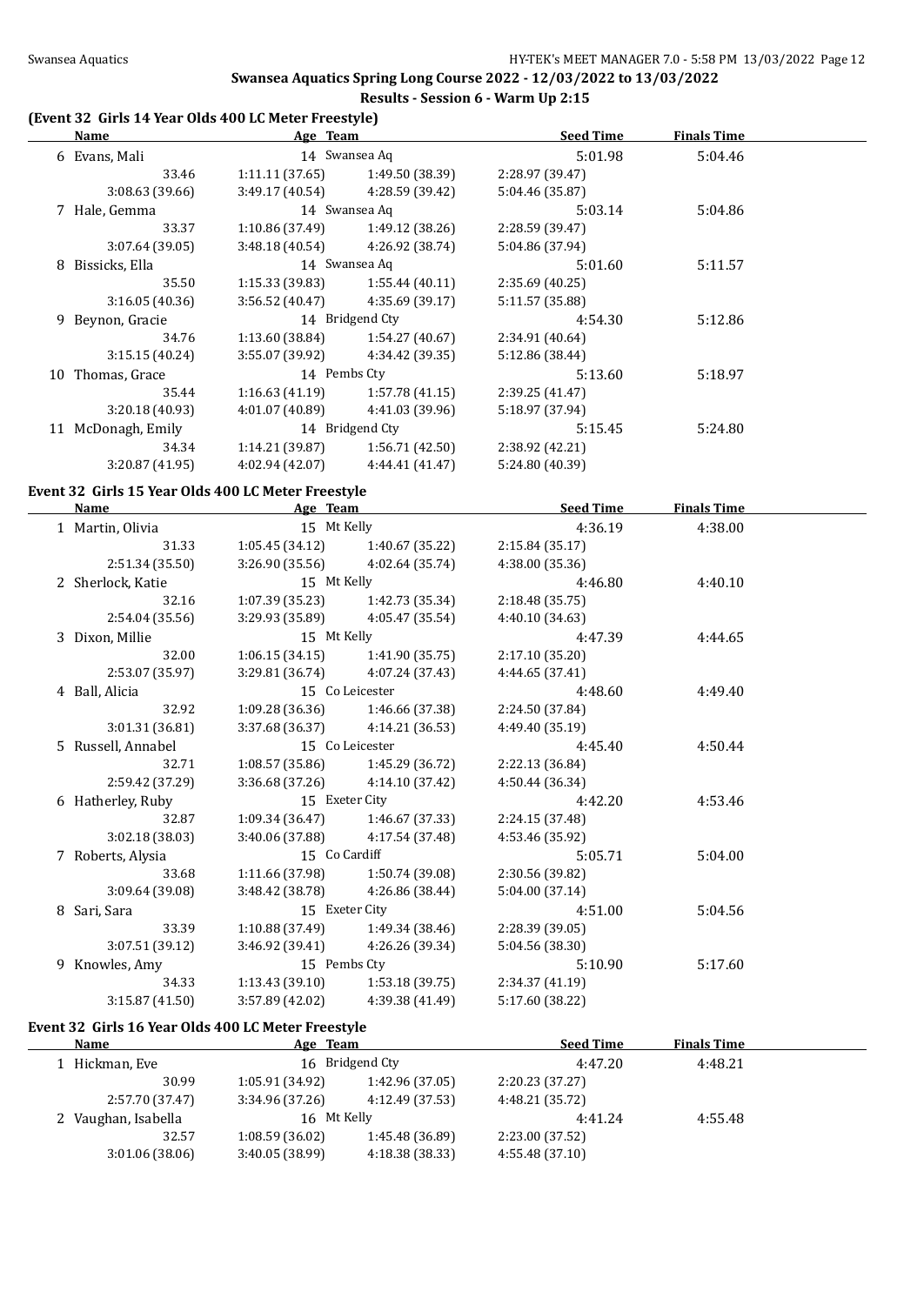# **Results - Session 6 - Warm Up 2:15**

# **(Event 32 Girls 16 Year Olds 400 LC Meter Freestyle)**

| Name                                                    | Age Team                                          |                 | <b>Seed Time</b> | <b>Finals Time</b> |  |
|---------------------------------------------------------|---------------------------------------------------|-----------------|------------------|--------------------|--|
| 16 Nofio S Gar<br>3 Phillips, Rhianna                   |                                                   | 5:00.90         | 5:09.43          |                    |  |
| 34.37                                                   | 1:11.67 (37.30)                                   | 1:50.80 (39.13) | 2:29.92 (39.12)  |                    |  |
| 3:09.74 (39.82)                                         | 3:49.89(40.15)                                    | 4:30.25 (40.36) | 5:09.43 (39.18)  |                    |  |
| 4 Johns, Ffion                                          | 16 Swansea Aq                                     |                 | 5:01.80          | 5:14.74            |  |
| 35.40                                                   | 1:14.36 (38.96)                                   | 1:54.35 (39.99) | 2:34.33 (39.98)  |                    |  |
| 3:14.15 (39.82)                                         | 3:54.42 (40.27)                                   | 4:34.75 (40.33) | 5:14.74 (39.99)  |                    |  |
|                                                         |                                                   |                 |                  |                    |  |
| Event 32 Girls 17 & Over 400 LC Meter Freestyle<br>Name | Age Team                                          |                 | <b>Seed Time</b> |                    |  |
|                                                         |                                                   |                 |                  | <b>Finals Time</b> |  |
| 1 Main, Sophie                                          | 18 Mt Kelly                                       |                 | 4:26.03          | 4:28.00            |  |
| 30.74                                                   | 1:04.21(33.47)                                    | 1:37.84 (33.63) | 2:12.20 (34.36)  |                    |  |
| 2:46.07 (33.87)                                         | 3:20.26 (34.19)<br>3:54.20 (33.94)<br>17 Mt Kelly |                 | 4:28.00 (33.80)  |                    |  |
| 2 Forwood, Emily                                        |                                                   |                 | 4:29.30          | 4:28.88            |  |
| 30.94                                                   | 1:04.95(34.01)                                    | 1:38.65 (33.70) | 2:12.83 (34.18)  |                    |  |
| 2:46.66 (33.83)                                         | 3:21.09 (34.43)                                   | 3:55.45(34.36)  | 4:28.88 (33.43)  |                    |  |
| 3 Sharp, Laura                                          | 19 Swansea Aq                                     |                 | 4:31.18          | 4:30.95            |  |
| 30.82                                                   | 1:04.26 (33.44)                                   | 1:38.62 (34.36) | 2:13.48 (34.86)  |                    |  |
| 2:48.07 (34.59)                                         | 3:22.96 (34.89)                                   | 3:57.15(34.19)  | 4:30.95 (33.80)  |                    |  |
| 4 Ghibellini, Federica                                  | 17 Mt Kelly                                       |                 | 4:42.16          | 4:40.35            |  |
| 32.41                                                   | 1:07.37 (34.96)                                   | 1:43.05 (35.68) | 2:18.61 (35.56)  |                    |  |
| 2:54.54 (35.93)                                         | 3:30.22 (35.68)                                   | 4:05.83 (35.61) | 4:40.35 (34.52)  |                    |  |
| 5 Rowsell, Evelyn                                       |                                                   | 17 Portsmouth N | 4:36.72          | 4:42.09            |  |
| 31.17                                                   | 1:05.41(34.24)                                    | 1:41.50 (36.09) | 2:17.01 (35.51)  |                    |  |
| 2:53.46 (36.45)                                         | 3:30.01 (36.55)                                   | 4:07.16(37.15)  | 4:42.09 (34.93)  |                    |  |
| 6 Bamborough, Katie                                     | 17 Mt Kelly                                       |                 | 4:41.26          | 4:43.51            |  |
| 32.32                                                   | 1:08.09 (35.77)                                   | 1:44.39 (36.30) | 2:20.85 (36.46)  |                    |  |
| 2:57.48 (36.63)                                         | 3:34.03(36.55)                                    | 4:09.39 (35.36) | 4:43.51 (34.12)  |                    |  |
| 7 Jovanov, Mila                                         | 17 Mt Kelly                                       |                 | 4:40.38          | 4:43.56            |  |
| 32.13                                                   | 1:07.68 (35.55)                                   | 1:43.39 (35.71) | 2:19.41 (36.02)  |                    |  |
| 2:55.92 (36.51)                                         | 3:32.34 (36.42)                                   | 4:08.56 (36.22) | 4:43.56 (35.00)  |                    |  |
| 8 Ayling, Amelia                                        | 17 Portsmouth N                                   |                 | 4:41.90          | 4:45.37            |  |
| 32.27                                                   | 1:08.30(36.03)                                    | 1:44.73 (36.43) | 2:21.33 (36.60)  |                    |  |
| 2:58.32 (36.99)                                         | 3:35.07(36.75)                                    | 4:10.80 (35.73) | 4:45.37 (34.57)  |                    |  |
| 9 Cressey-Rodgers, Deryn                                | 18 Nofio S Gar                                    |                 | 4:46.40          | 4:49.72            |  |
| 32.29                                                   | 1:07.88 (35.59)                                   | 1:44.70 (36.82) | 2:21.85(37.15)   |                    |  |
| 2:59.13 (37.28)                                         | 3:36.89 (37.76)                                   | 4:13.73 (36.84) | 4:49.72 (35.99)  |                    |  |
| 10 Gillett, Keira                                       |                                                   | 17 Swansea Aq   | 4:53.30          | 4:54.74            |  |
| 33.18                                                   | 1:08.88 (35.70)                                   | 1:45.72 (36.84) | 2:22.84 (37.12)  |                    |  |
| 3:00.60 (37.76)                                         | 3:38.70 (38.10)                                   | 4:16.80 (38.10) | 4:54.74 (37.94)  |                    |  |
| 11 Kenny, Nevaeh                                        | 17 Mt Kelly                                       |                 | 4:48.92          | 4:55.77            |  |
| 32.24                                                   | 1:08.14 (35.90)                                   | 1:45.48 (37.34) | 2:23.60 (38.12)  |                    |  |
| 3:01.67 (38.07)                                         | 3:40.17 (38.50)                                   | 4:18.36 (38.19) | 4:55.77 (37.41)  |                    |  |
| Event 33 Boys 11 Year Olds 50 LC Meter Breaststroke     |                                                   |                 |                  |                    |  |
| Name                                                    | Age Team                                          |                 | <b>Seed Time</b> | <b>Finals Time</b> |  |
| 1 Phillips, Finley                                      |                                                   | 11 Carmarthen   | 45.80            | 42.56              |  |
| 2 Agoston, Joseph                                       | 11 Redditch                                       |                 | 44.80            | 45.37              |  |
|                                                         |                                                   |                 |                  |                    |  |
| Event 33 Boys 12 Year Olds 50 LC Meter Breaststroke     |                                                   |                 |                  | <b>Finals Time</b> |  |
| Name                                                    | Age Team                                          |                 | <b>Seed Time</b> |                    |  |
| 1 Hole, Ethan                                           | 12 Co Cardiff                                     |                 | 44.50            | 41.55              |  |
| Event 33 Boys 13 Year Olds 50 LC Meter Breaststroke     |                                                   |                 |                  |                    |  |
| Name                                                    | Age Team                                          |                 | <b>Seed Time</b> | <b>Finals Time</b> |  |
| 1 Gifford-Groves, Caleb                                 | 13 Millfield                                      |                 | 37.16            | 37.32              |  |
| 2 Temby, Jacob                                          | 13 Co Cardiff                                     |                 | 39.52            | 37.36              |  |
| 3 Perry, Owen                                           | 13 Redditch                                       |                 | 36.10            | 37.48              |  |
| 4 Sellick, Fenn                                         | 13                                                | Swansea Aq      | 38.20            | 38.33              |  |
| 5 Rixon, Noah                                           |                                                   | 13 Co Newport   | 39.89            | 38.38              |  |
|                                                         |                                                   |                 |                  |                    |  |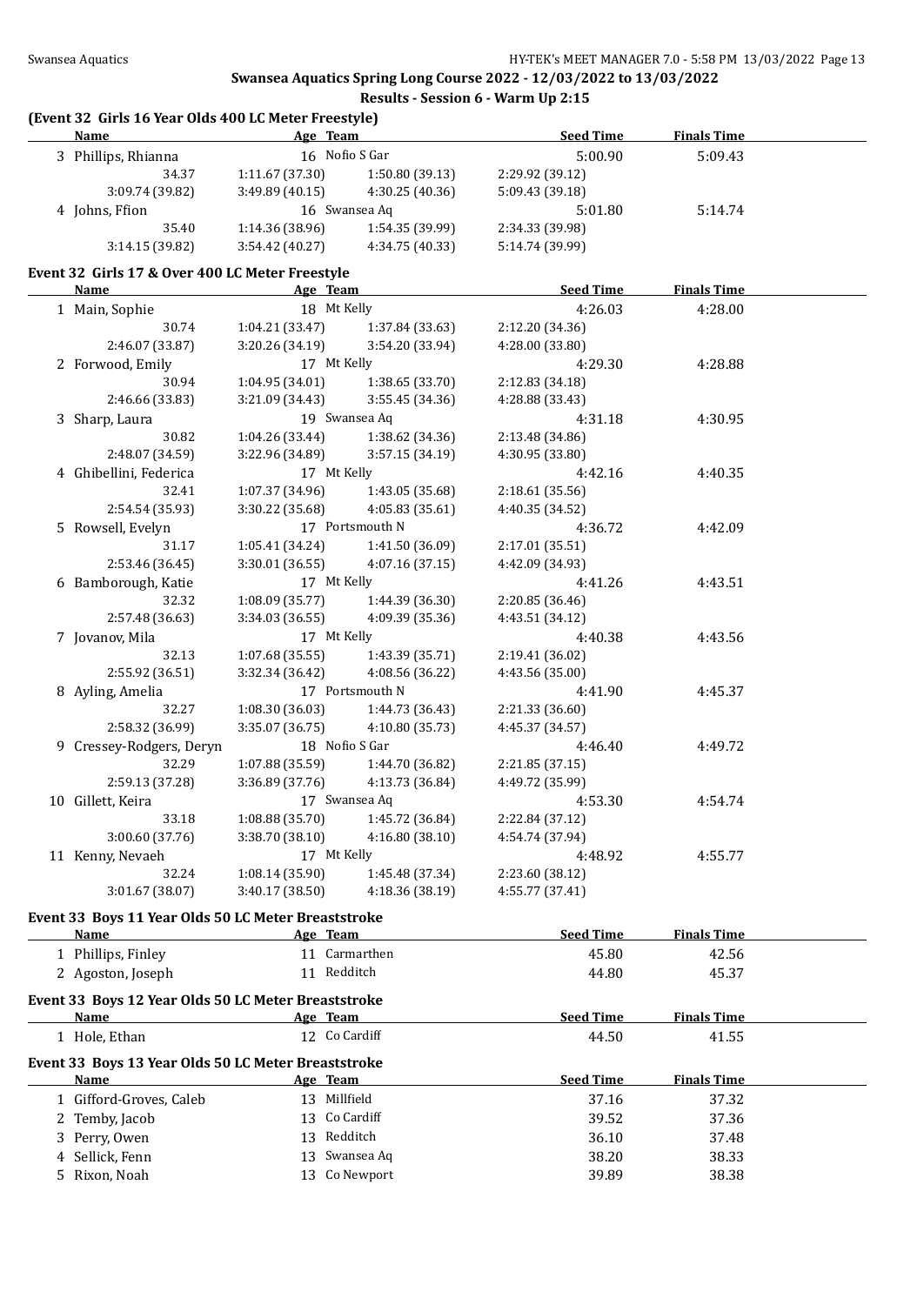# **Results - Session 6 - Warm Up 2:15**

|    | (Event 33 Boys 13 Year Olds 50 LC Meter Breaststroke)<br>Name      |    | Age Team        | <b>Seed Time</b> | <b>Finals Time</b> |
|----|--------------------------------------------------------------------|----|-----------------|------------------|--------------------|
|    | 6 Williams, Samuel                                                 |    | 13 Co Cardiff   | 42.26            | 40.92              |
|    | 7 Davies, Iwan                                                     |    | 13 Co Cardiff   | 41.94            | 41.15              |
|    | Event 33 Boys 14 Year Olds 50 LC Meter Breaststroke                |    |                 |                  |                    |
|    | Name                                                               |    | Age Team        | <b>Seed Time</b> | <b>Finals Time</b> |
|    | 1 Dollamore, Joseph                                                |    | 14 Portsmouth N | 33.71            | 34.31              |
|    | 2 Perry, Riley                                                     |    | 14 Redditch     | 33.50            | 34.79              |
|    | 3 Williams, Luke                                                   |    | 14 Co Newport   | 36.26            | 35.63              |
|    | 4 Clarke, Henry                                                    |    | 14 Penyrheol    | 37.60            | 35.80              |
| 5  | Montague, Mason                                                    |    | 14 Pembs Cty    | 36.62            | 36.55              |
| 6  | Bird, Charles                                                      |    | 14 Chirk        | 38.10            | 37.80              |
|    | 7 Cressey-Rodgers, Huw                                             |    | 14 Nofio S Gar  | 39.00            | 37.89              |
| 8  | Richardson, Osian                                                  |    | 14 Swansea Aq   | 38.00            | 38.28              |
|    |                                                                    |    |                 |                  |                    |
|    | Event 33 Boys 15 Year Olds 50 LC Meter Breaststroke<br><b>Name</b> |    | Age Team        | <b>Seed Time</b> | <b>Finals Time</b> |
|    | 1 Gifford-Groves, Ashton                                           |    | 15 Mt Kelly     | 32.27            | 33.38              |
|    | 2 Agoston, Michael                                                 |    | 15 Redditch     | 33.60            | 33.45              |
|    | 3 Cotterell, Lewis                                                 |    | 15 Co Leicester | 33.70            | 33.72              |
| 4  | Swinton, Christopher                                               |    | 15 Swansea Aq   | 34.92            | 33.93              |
| 5  | Page, Paul                                                         |    | 15 Co Leicester | 34.40            | 34.13              |
|    | 6 Oxley, Oliver                                                    |    | 15 Co Leicester | 35.50            | 35.27              |
|    | 7 Morgan, Lewis                                                    |    | 15 Bridgend Cty |                  |                    |
|    |                                                                    |    |                 | 37.60            | 38.89              |
|    | Event 33 Boys 16 Year Olds 50 LC Meter Breaststroke                |    |                 |                  |                    |
|    | Name                                                               |    | Age Team        | <b>Seed Time</b> | <b>Finals Time</b> |
|    | 1 Martini, Tommaso                                                 |    | 16 Portsmouth N | 31.10            | 31.60              |
|    | 2 Frith, Callum                                                    |    | 16 Exeter City  | 31.93            | 31.95              |
|    | 3 Lunn, Chase                                                      |    | 16 Portsmouth N | 33.19            | 32.87              |
|    | *4 James, Tristyn                                                  |    | 16 Bridgend Cty | 34.26            | 32.92              |
|    | *4 Cole, Toby                                                      |    | 16 Swansea Aq   | 33.00            | 32.92              |
| 6  | Steven, Adam                                                       |    | 16 Co Newport   | 33.24            | 34.04              |
| 7  | Burkett, Maximus                                                   |    | 16 Swansea Aq   | 35.30            | 34.29              |
| 8  | Edwards, Owain                                                     |    | 16 Mt Kelly     | 34.25            | 34.34              |
| 9  | Sullens, Zack                                                      |    | 16 Exeter City  | 33.76            | 35.14              |
|    | 10 Poynter, Harry                                                  |    | 16 Portsmouth N | 35.00            | 35.51              |
|    | 11 Fowler, Joseph                                                  |    | 16 Rct Squad    | 35.31            | 35.85              |
|    | Event 33 Boys 17 & Over 50 LC Meter Breaststroke                   |    |                 |                  |                    |
|    | <b>Name</b>                                                        |    | Age Team        | <b>Seed Time</b> | <b>Finals Time</b> |
|    | 1 Newman, Bradley                                                  |    | 20 Co Cardiff   | 28.34            | 28.16              |
|    | 2 Panaretos, Panayiotis                                            |    | 19 Swansea Aq   | 28.78            | 28.68              |
| 3. | Davies, Aneurin                                                    |    | 17 Swansea Aq   | 29.25            | 29.53              |
| 4  | Hallett, Ronny                                                     |    | 17 Mt Kelly     | 29.54            | 30.18              |
| 5  | Sin, Joseph                                                        |    | 18 Mt Kelly     | 29.78            | 30.55              |
| 6  | Casey, Alexander                                                   | 18 | Co Leicester    | 30.40            | 30.85              |
| 7  | Weatherley, Tyler                                                  | 20 | Swansea Aq      | 31.12            | 30.93              |
| 8  | Hoey, Luke                                                         | 19 | Swansea Aq      | 31.80            | 30.99              |
| 9  | Godwin, Dylan                                                      |    | 20 Portsmouth N | 32.50            | 31.17              |
| 10 | Gallagher, Dylan                                                   |    | 18 Swansea Aq   | 31.88            | 31.37              |
| 11 | McGregor, Drew                                                     |    | 18 Mt Kelly     | 30.57            | 31.39              |
| 12 | Redman, Samuel                                                     |    | 29 Portsmouth N | 30.13            | 31.50              |
| 13 | Wilkinson, Ben                                                     |    | 17 Mt Kelly     | 31.93            | 31.52              |
|    | 14 Robinson, Harry                                                 | 17 | Mt Kelly        | 31.49            | 31.69              |
|    |                                                                    | 17 | Exeter City     |                  |                    |
| 15 | Jordan, Liam                                                       |    |                 | 32.00            | 31.74              |
|    | 16 Burton, Luke                                                    |    | 18 Swansea Aq   | 32.92            | 31.98              |
| 17 | Aengenheyster, Finn                                                |    | 17 Mt Kelly     | 33.62            | 32.61              |